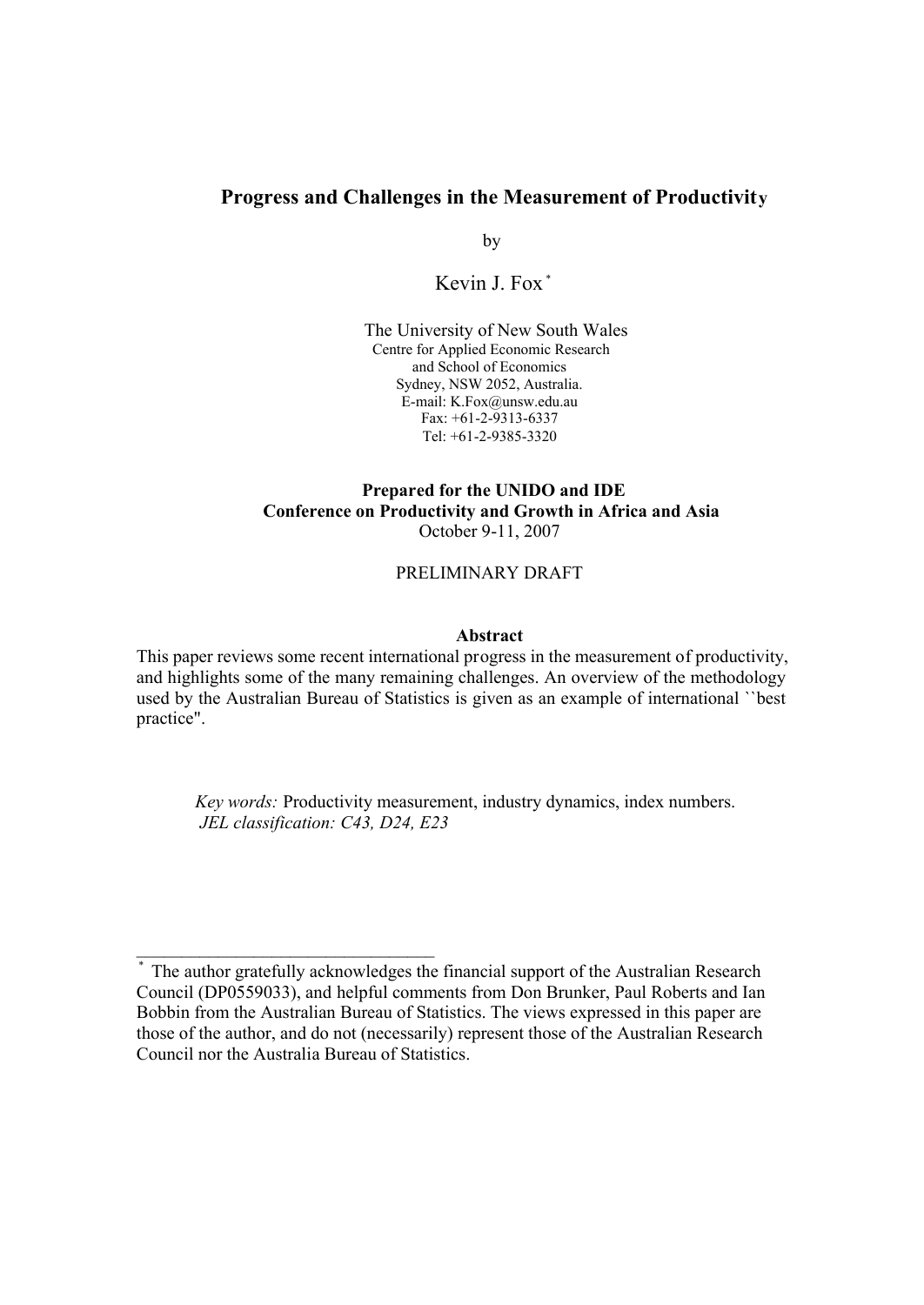``Econometricians have an ambivalent attitude towards economic data. At one level, the ``data" are the world that we want to explain, the basic facts that economists purport to elucidate. At the other level, they are the source of all our troubles."

*Zvi Griliches (1985)* 

 ``What gets measured gets reported and worried about; what goes unmeasured gets ignored. When you collect and make readily available good statistics, you inform the public, provide ammunition for activists and oppositions, equip bureaucrats with the data they need to develop good policy, make it possible to set targets and give governments early feedback on the success or failure of those policies."

*Ross Gittins (Sydney Morning Herald, 4 July 2007)* 

## **1. Introduction**

Productivity growth has long been of interest to economists and policy makers as a primary source of economic growth and welfare change. It can lead to improvements in living standards in many ways: more output for the same inputs means that there are more goods (in aggregate) to consume; one can work less and produce same amount of goods meaning more time for leisure; and less natural resources are required to produce the same amount of output, meaning preservation of the environment.

Additionally, it is one way of assessing ``performance" relative to other countries and over time. For example, the recent push in New Zealand for there to be official productivity statistics was largely motivated by a desire to know whether the micro-economic reforms of the 1980s had any productivity growth payoff, both over time and relative to other countries.

In this paper, a description of productivity measurement by the Australian Bureau of Statistics (ABS) is given as an example of the sort of careful and thoughtful effort that is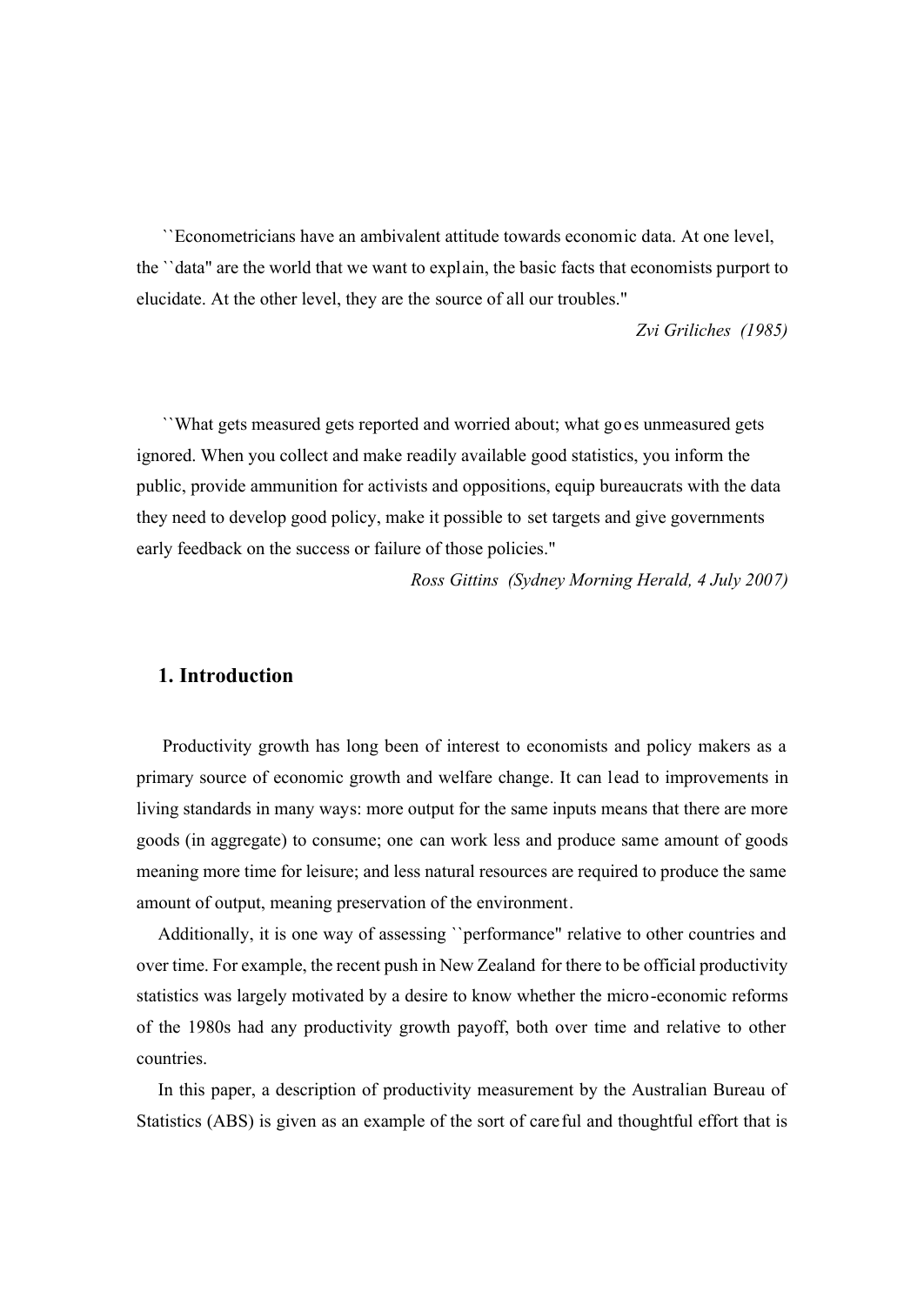going into productivity measurement by leading statistical agencies.<sup>1</sup> Similar approaches to that used by the ABS are used by other statistical agencies, such as Statistics New Zealand, Statistics Canada and the U.S. Bureau of Labor Statistics.

A comparison of the ABS productivity growth estimates with an alternative productivity series is provided to show how two very careful and sensible approaches can lead to quite different results.

Some remaining, and possibly expanding, problems in productivity measurement are also reviewed. It may be surprising to data users that there are so many remaining problems after so much effort has been put into improving measurement in many countries and through international efforts.

Griliches (1994) proposed the following reasons why the data are perhaps not as good as we might hope:

• The measurement problems are really hard.

<u>.</u>

 • Economists typically have little influence on government, especially concerning data collection.

• Statistical agencies are underfunded and the problems are getting harder.

 • We do not put enough emphasis on the value of data and data collection in our training of graduate students and in the reward structure of our profession. ``It is the preparation skill of the econometric chef that catches the professional eye, not the quality of the raw materials in the meal, or the effort that went into procuring them."

These problems are not going to be overcome any time soon, yet productivity numbers are required by policy makers in many countries. This paper attempts to give an indication of where we are at internationally in the measurement of productivity growth.

The rest of the paper is structured as follows. The next section gives a brief overview of some of the international efforts in constructing productivity databases. Section 3 introduces the main index numbers which are used by various statistical agencies in constructing productivity growth aggregates. Section 4 gives an overview of the methods

<sup>&</sup>lt;sup>1</sup>The ABS has had a particularly active productivity measurement program in the last few years, with estimates of ``market sector" productivity growth available, along with newly released industry-level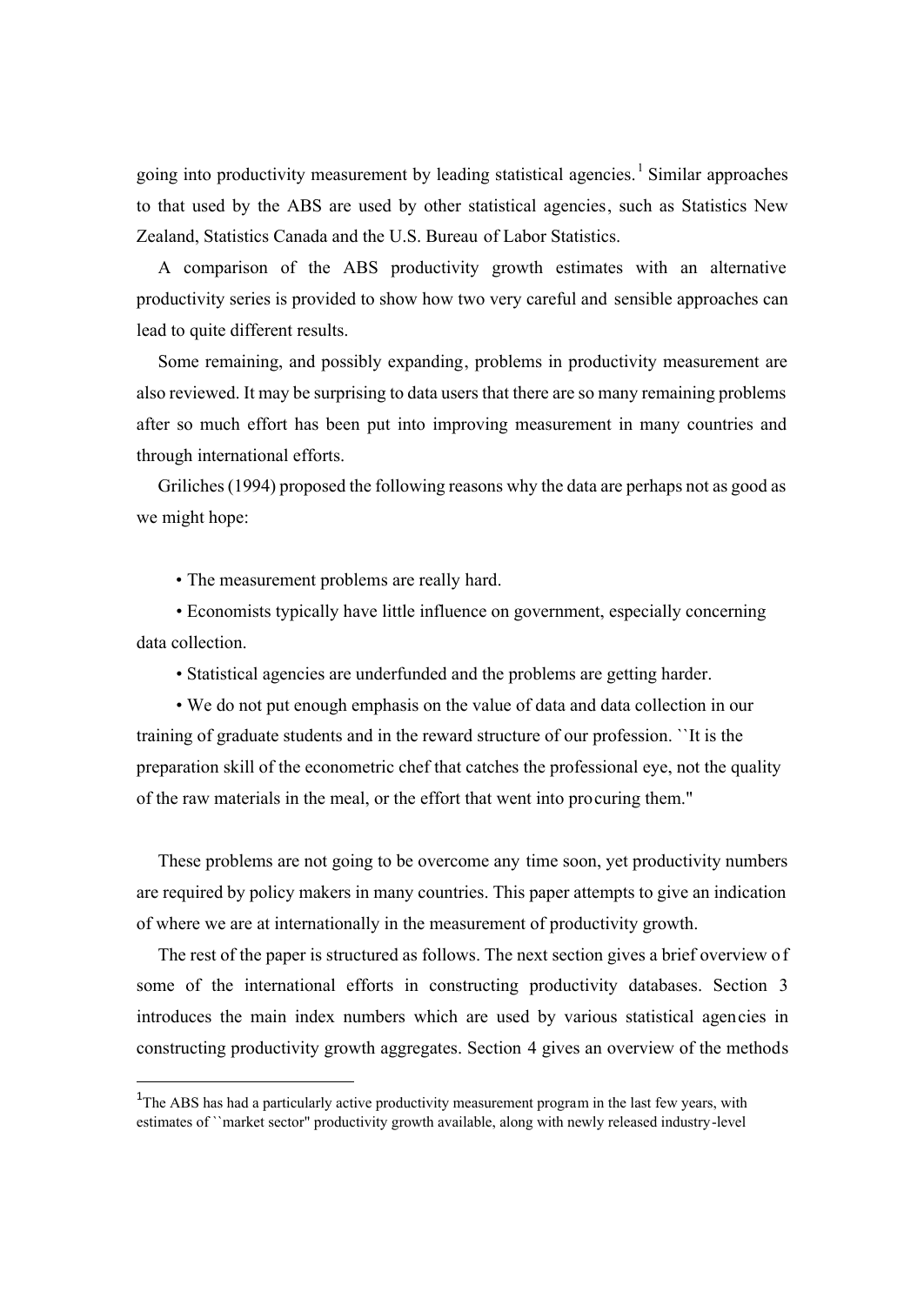used by the Australian Bureau of Statistics in constructing its productivity database. This provides a good example of the sort of requirements (both in terms of data and effort) needed for the construction of a sensible productivity database. Productivity data for Australia are presented, along with the results from an alternative database. Section 5 gives a brief overview of some of the remaining, and developing, challenges in productivity measurement and its analysis. Section 6 concludes.

## **2. Some Progress: A brief overview**

Partial productivity estimates are produced for many countries. These are typically in the form of Gross Domestic Product divided by some (basic) measure of labour, giving a measure of labour productivity. However, these are very basic measures of productivity which ignore the fact that inputs other than labour are used; substitution from the use of labour to the use of machines may not increase output, but will increase labour productivity. Hence, in what follows we consider international efforts in constructing more complete productivity measures. Multifactor productivity tries to take into account the fact that there are more inputs going into production than simply labour.<sup>2</sup>

Countries that produce official (multifactor) productivity growth estimates for parts of their economies (usually manufacturing or the ``market sector") include Canada, the U.S., Australian and New Zealand. It is perhaps not surprising that these are relatively affluent countries, as a considerable investment of resources is required to establish and maintain productivity statistics. Even for wealthy countries, one of the key barriers to introducing productivity statistics is the lack of human capital; like any field, the knowledge can be quite specialised. The OECD Productivity Manual, OECD (2001), sets out a guide for ``best practice" in productivity measurement by statistical agencies, substantially lowering the barriers for countries to start producing their own productivity estimates. So, with international examples to draw from, plus the Productivity Manual, it is becoming easier

estimates, using both ``gross output" and ``value added" frameworks.

<sup>&</sup>lt;sup>2</sup> Academics often use the term ``total factor productivity", but statistical agencies seem to prefer

<sup>``</sup>multifactor productivity", possibly because it indicates that not all factors of production are necessarily included in the input aggregate.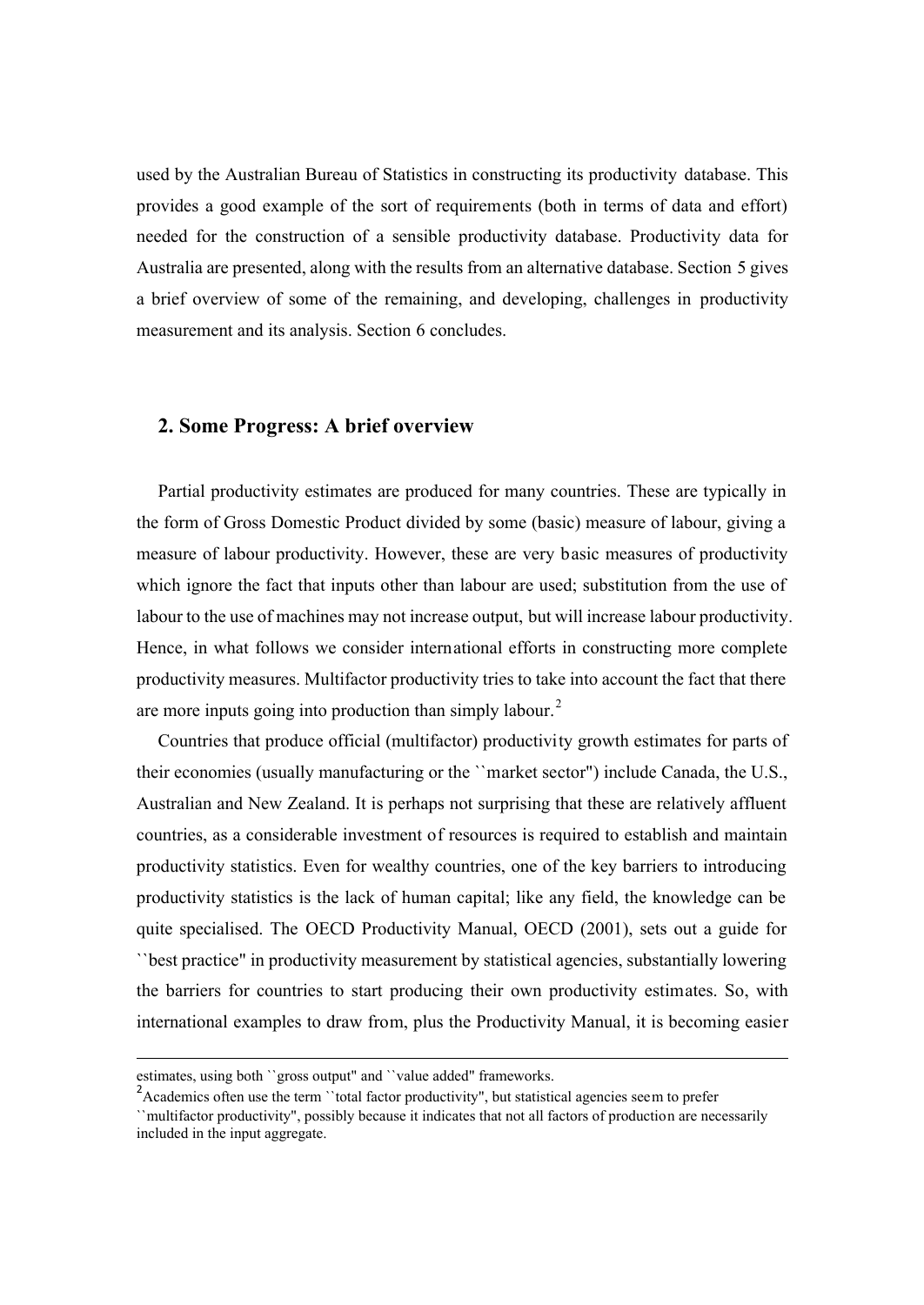(in some ways) for countries to start producing productivity accounts.

While it is valuable to have aggregate productivity statistics, they can mask where productivity gains are being achieved. Hence, the U.S. Bureau of Labor Statistics reports productivity statistics for the aggregate manufacturing sector and individual industries within this sector. The Australian Bureau of Statistics has just released experimental estimates of industry multifactor productivity (for the industries within the ``market sector"), and Statistics New Zealand is about to release a similar database.

In Europe, there is a major push for the development of comparable productivity statistics through the ``EU KLEMS" project run by the Groningen Growth and Development Centre at the University of Groningen (www.euklems.net). This project aims to create a database which measures not only productivity growth, but economic growth, employment creation, capital formation and technological change at the industry level for all European Union member states from 1970 onwards. Other non-EU countries (e.g. Australia) are collaborating with this project by developing EU KLEMS-consistent databases, thus further facilitating international comparability of key measures of economic performance.

Concerning the treatment of data, much progress has been made internationally on the measurement of capital goods (using a ``user cost of capital" approach), and in taking into account changes in the quality of assets and consumer goods. However, as we make progress, there are always new (and sometime unexpected) challenges. Before turning to some of these, the actual practice of productivity measurement is examined, beginning with a description of the basics and then the example of productivity measurement by the Australian Bureau of Statistics.

## **3. Productivity Measurement Using Index Numbers**

While economists and statistical agencies typically motivate the calculation of productivity growth using economic theory (usually a ``growth accounting" framework), the basics can be explained and interpreted without recourse to such theory.

We wish to know if outputs are growing faster than inputs. If so, then there is output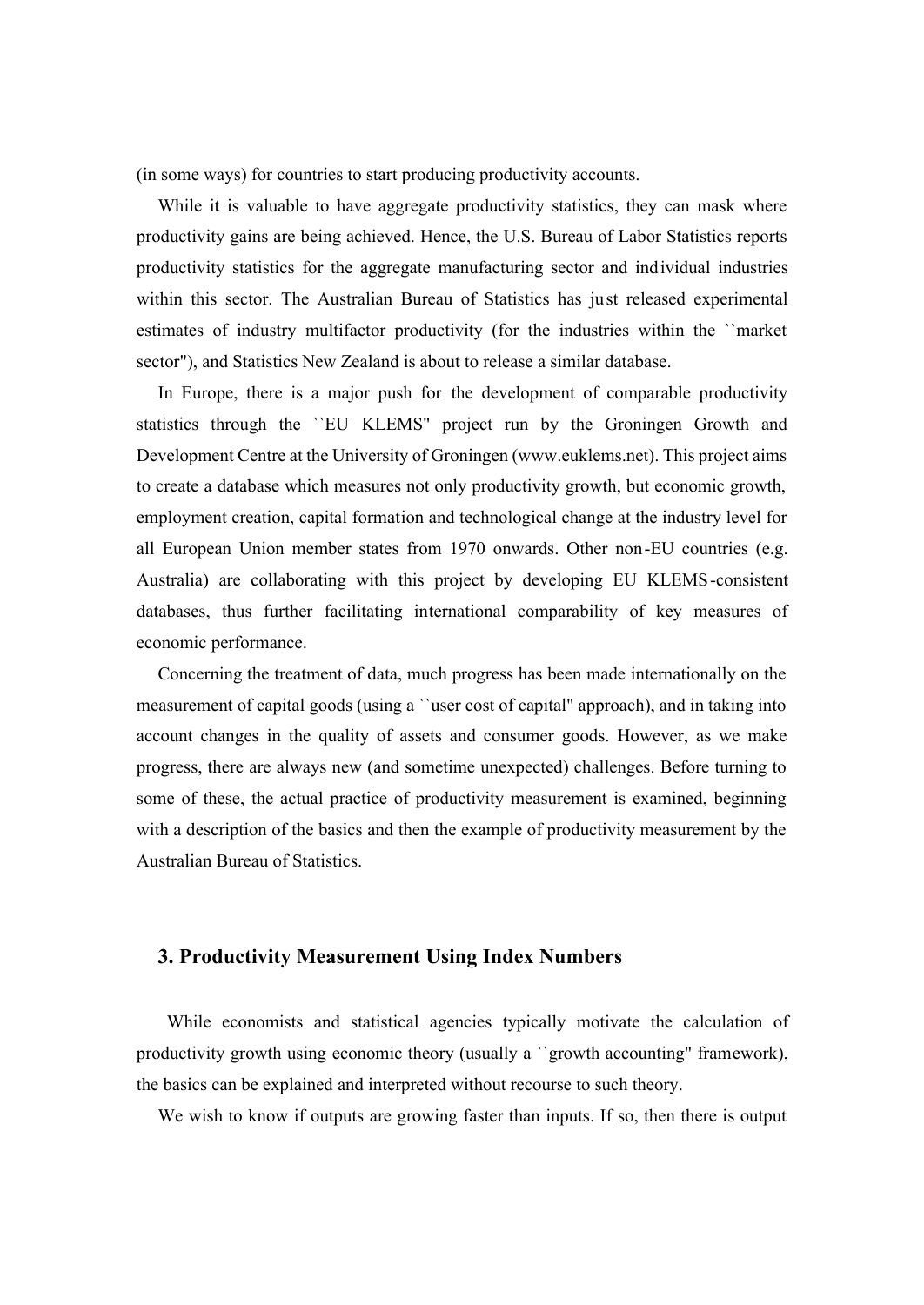growth which cannot be simply explained by an increase in input utilisation. Thus, if we divide a measure of output growth by a measure of input growth, we have productivity growth (sometimes known as an ``index of our ignorance"). This is the standard way that statistical agencies calculate productivity.<sup>3</sup>

In an economy with many outputs and inputs, the implementation of this approach requires the construction of aggregate measures of output growth and input growth. This is achieved using index numbers.

Index number theory is based on decomposing a value ratio into price change and quantity change components:

$$
\frac{p^1 \cdot q^1}{p^0 \cdot q^0} = P(p^0, p^1, q^0, q^1) Q(p^0, p^1, q^0, q^1),\tag{1}
$$

where  $p^t$  and  $q^t$  are vectors of prices and quantities, respectively,  $p^t \cdot q^t \equiv \sum_{n=1}^{N} p_n^t q_n^t$ *t n N n*  $p^t \cdot q^t \equiv \sum_{n=1}^N p_n^t q_n^t$ for periods  $t = 0,1$  and there are  $n = 1, K, N$  goods.  $P(p^0, p^1, q^0, q^1)$  and  $Q(p^0, p^1, q^0, q^1)$  are thus indexes of price and quantity change that, multiplied together, give value change.

Commonly used index number formulae for the price and quantity indexes are the Laspeyres (1871) index, the Paashce (1874) index, the Fisher (1922) index and the Törnqvist (1936) index.

The Laspeyres quantity index between periods 0 and 1 is defined as

1

$$
Q_L(p^0, p^1, q^0, q^1) \equiv \frac{p^0 \cdot q^1}{p^0 \cdot q^0}.
$$
 (2)

This index weights period 0 and period 1 quantities by period 0 prices. This is the most commonly used formula by statistical agencies in constructing aggregates such as real gross domestic product (GDP) and the consumer price index (CPI). The Paasche quantity index between periods 0 and 1 is defined as

$$
Q_P(p^0, p^1, q^0, q^1) \equiv \frac{p^1 \cdot q^1}{p^1 \cdot q^0}.
$$
 (3)

Note that the only difference between the Laspeyres and Paasche quantity indexes is

<sup>&</sup>lt;sup>3</sup>An alternative approach is based on the econometric estimation of functional forms which represent the available technology. This approach is not typically used by statistical agencies, so is not considered here; see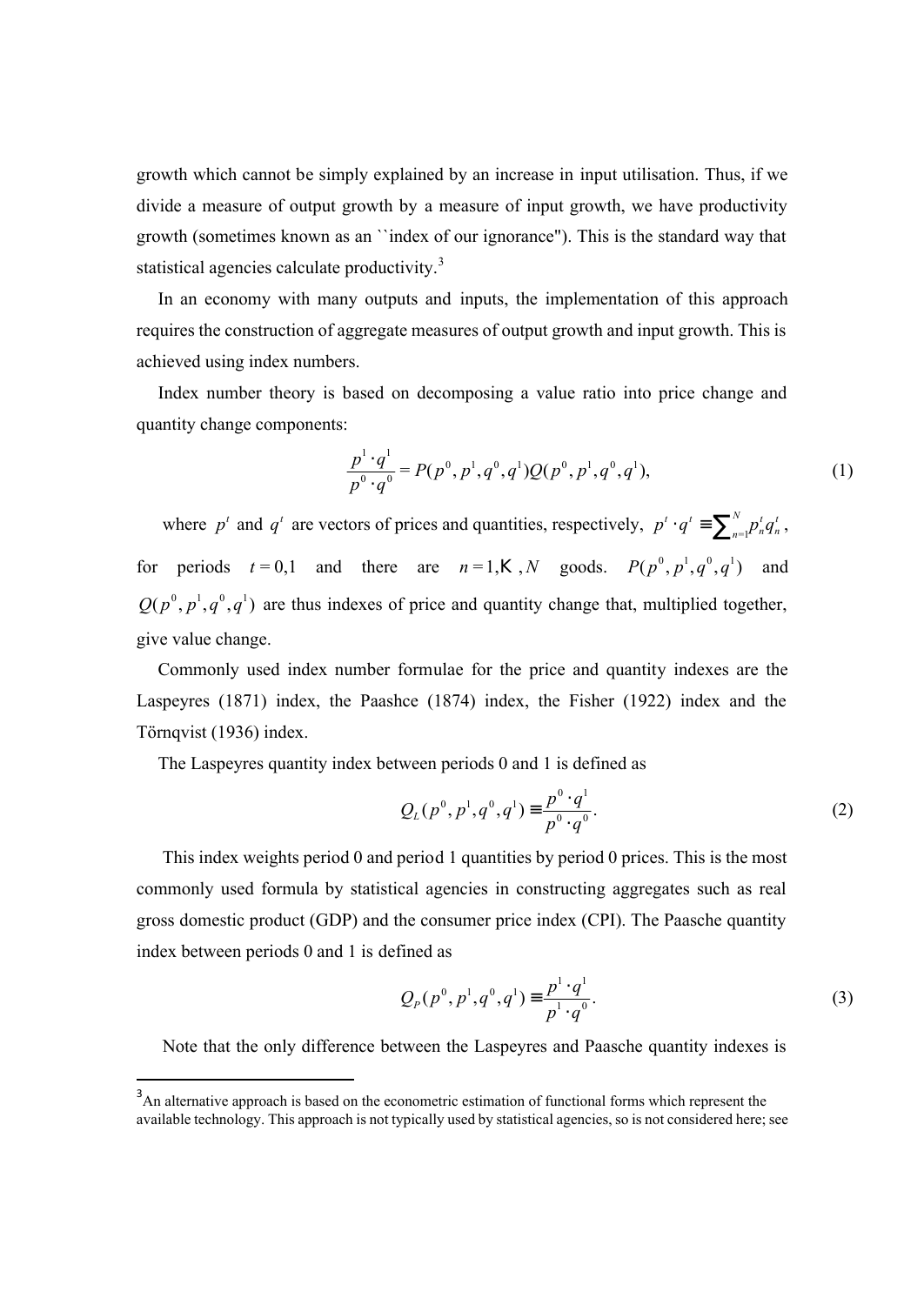which period's prices are used as weights. The Paasche index is not widely used by statistical agencies in constructing quantities indexes.<sup>4</sup>

An alternative to using either the Laspeyres or Paasche indexes is the Fisher index, which is the geometric mean of the two:

$$
Q_F(p^0, p^1, q^0, q^1) \equiv [Q_L Q_p]^{1/2}
$$
 (4)

This obviously avoids the choice between using period 0 or period 1 prices as weights. In addition, this index has some very nice properties; see e.g. Diewert (1992). Hence, it is a popular choice among academic economists, and is used by the U.S. Bureau of Economic Analysis in constructing real GDP. It is also common in productivity studies, and is used by e.g. Statistics Canada for this purpose.

Another popular choice is the Törnqvist index, which has properties which are in many ways similar to the Fisher index, and which will approximate the Fisher index very closely in most empirical applications. The Törnqvist quantity index between periods 0 and 1 is defined as

$$
Q_T(p^0, p^1, q^0, q^1) \equiv \prod_{n=1}^N \left(\frac{q_n^1}{q_n^0}\right)^{1/2(s_n^1 + S_n^0)}
$$
(5)

where  $s_n^0 = p_n^0 q_n^0 / p^0 \cdot q^0$ , the period 0 value share. This is used by the U.S. Bureau of Labor Statistics in calculating output and input aggregates in its manufacturing productivity database, and both the Australian Bureau of Statistics and Statistics New Zealand in calculating the input aggregate in their respective productivity databases.

## **4. Productivity Measurement in Australia**

1

The Australian Bureau of Statistics (ABS) produces multifactor productivity estimates for the market sector on an annual basis. They also publish an index of labour productivity. The output concept used is gross value added in chain volume (quantity) terms, calculated

e.g. Fox (1996) for a comparison of productivity estimates from the alternative approaches.

However, the Paasche price index (which reverses the role of prices and quantities compared with the quantity index) is commonly used in constructing the GDP deflator; if real GDP (quantity index) is constructed using a Laspreyres index, then the deflator (price index) should be constructed using the Paasche index to satisfy (1).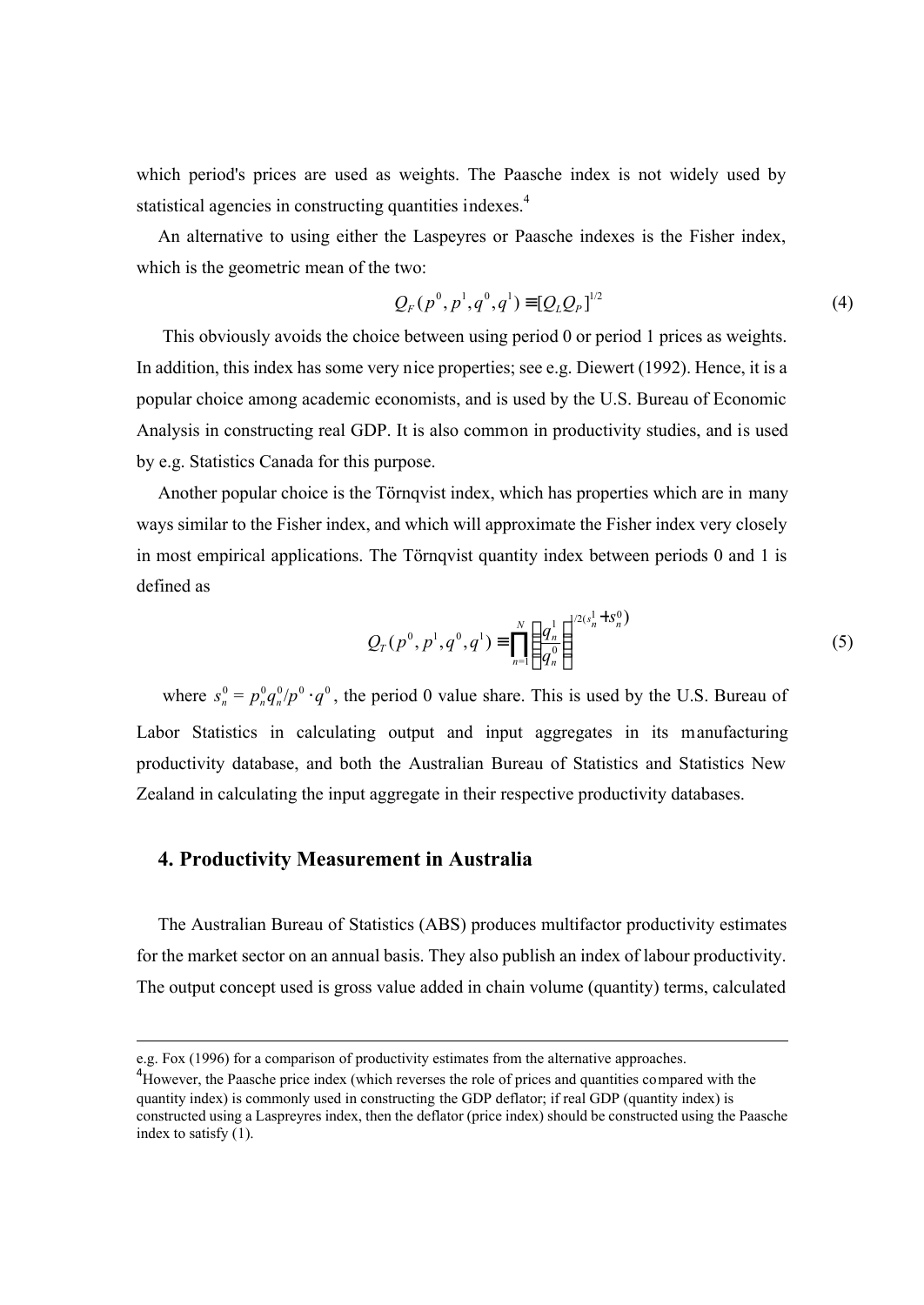using the Laspeyres index number formula.<sup>5</sup> So, labour productivity is real value added divided by hours worked, and multifactor productivity (MFP) is real value added divided by an index of labour *and* capital inputs.

They also publish quarterly estimates of GDP per hour worked for the market sector and for the whole economy.<sup>6</sup>

In addition, capital productivity (real value added per unit of capital) is reported, where the capital variable is the flow of capital services. This is calculated by weighting chain volume measures of the productive capital stock of different asset types together using their rental prices as weights. There are capital input measures for up to 14 asset types for the corporate and unincorporated sectors for each of the 12 industry Australia -New Zealand Standard Industrial Classification (ANZSIC) divisions that comprise the ``market sector". For each capital input there is a rental value that is used to weight the volume indicators of the flow of capital services in constructing the aggregate capital services index.

To construct an aggregate input index, this aggregate chain volume measure of capital services is combined with a measure of hours worked using a Törnqvist index, using estimates of shares of capital and labour income as weights.

MFP for the market sector is then calculated by dividing the chain volume measure of gross value added (a Laspeyres output quantity index) by the chain volume input aggregate (a Törnqvist input quantity index).

### **4.1 Some Specifics**

1

This section draws on Australian National Accounts: Concepts, Sources and Methods (2000) (Cat. no. 5216.0).

## *4.1.1 Definition of the Market Sector*

While labour productivity estimates are calculated for the economy as a whole, MFP

<sup>&</sup>lt;sup>5</sup>Value added is defined to be output less intermediate inputs (materials, energy, business services, and so forth). For more details, see Australian System of National Accounts (Cat. no. 5204.0).

<sup>&</sup>lt;sup>6</sup>See Australian National Accounts: National Income, Expenditure and Product (Cat. no. 5206.0).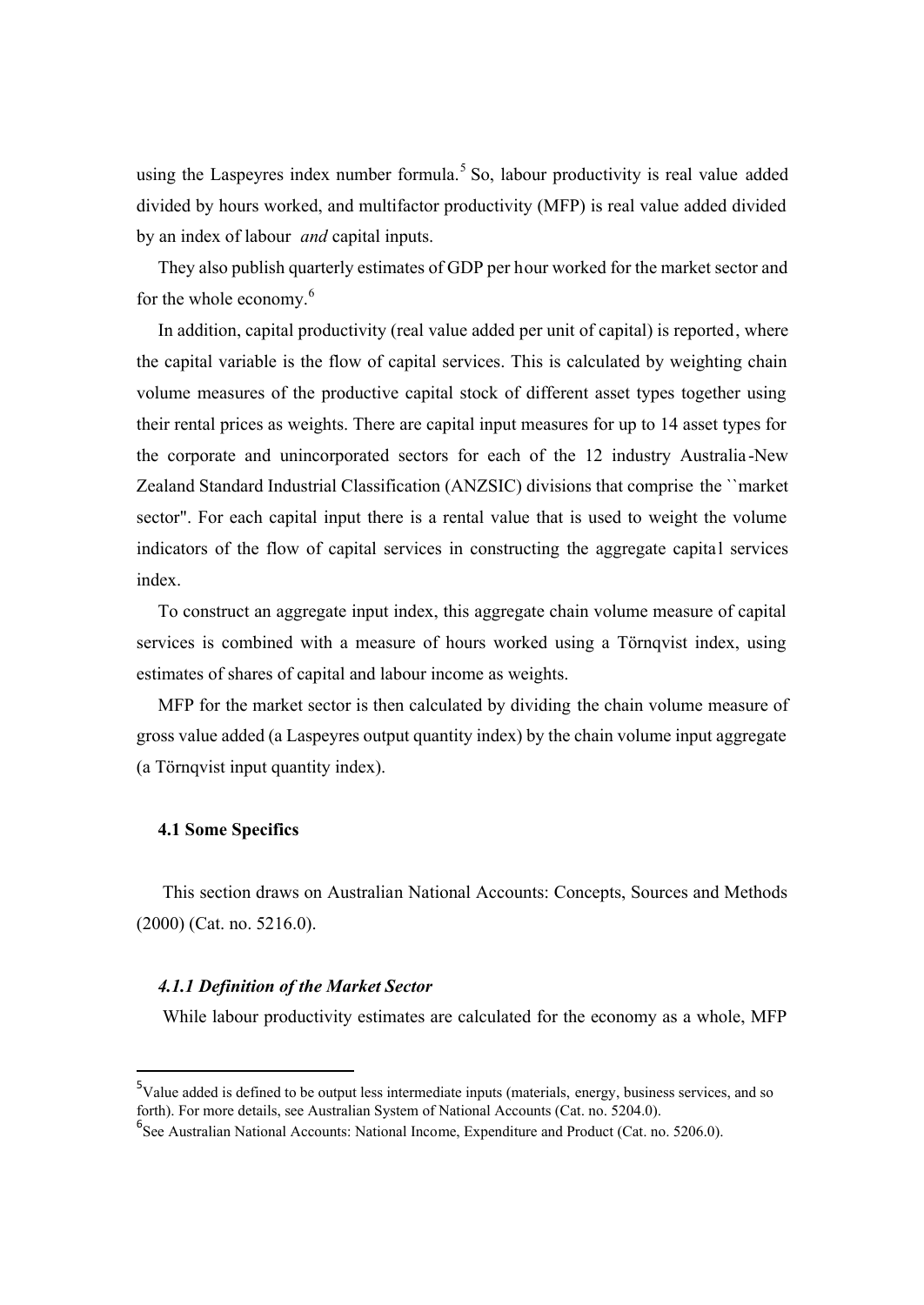and capital productivity are only calculated for the ``market sector".

The market sector is comprised of the following industries:

- Agriculture, forestry, and fishing;
- Mining; Manufacturing;
- Electricity, gas and water; Construction;
- Wholesale trade:
- Retail trade;
- Accommodation, cafes and restaurants; Transport and storage;
- Communication services;
- Finance and insurance; and
- Cultural and recreational services.

The excluded industries are:

- Property and business services;
- Government administration and defence;
- Education; Health and community services;
- Personal and other services; and
- the special industry Ownership of dwellings.

For these excluded industries, estimates of real value added are derived using input data as measures of output. By definition, productivity growth for these sectors is then zero, making productivity analysis meaningless.

Note that the market sector includes all institutional sectors, including general government. As government activity is (generally) not marketed, it could be argued that it should be netted out from each industry. The ABS, however, leaves it in due to ``the difficulty of excluding general government components from outputs and inputs" . General government only comprises a very small percentage of most market sector industries, so this is unlikely to be of major concern.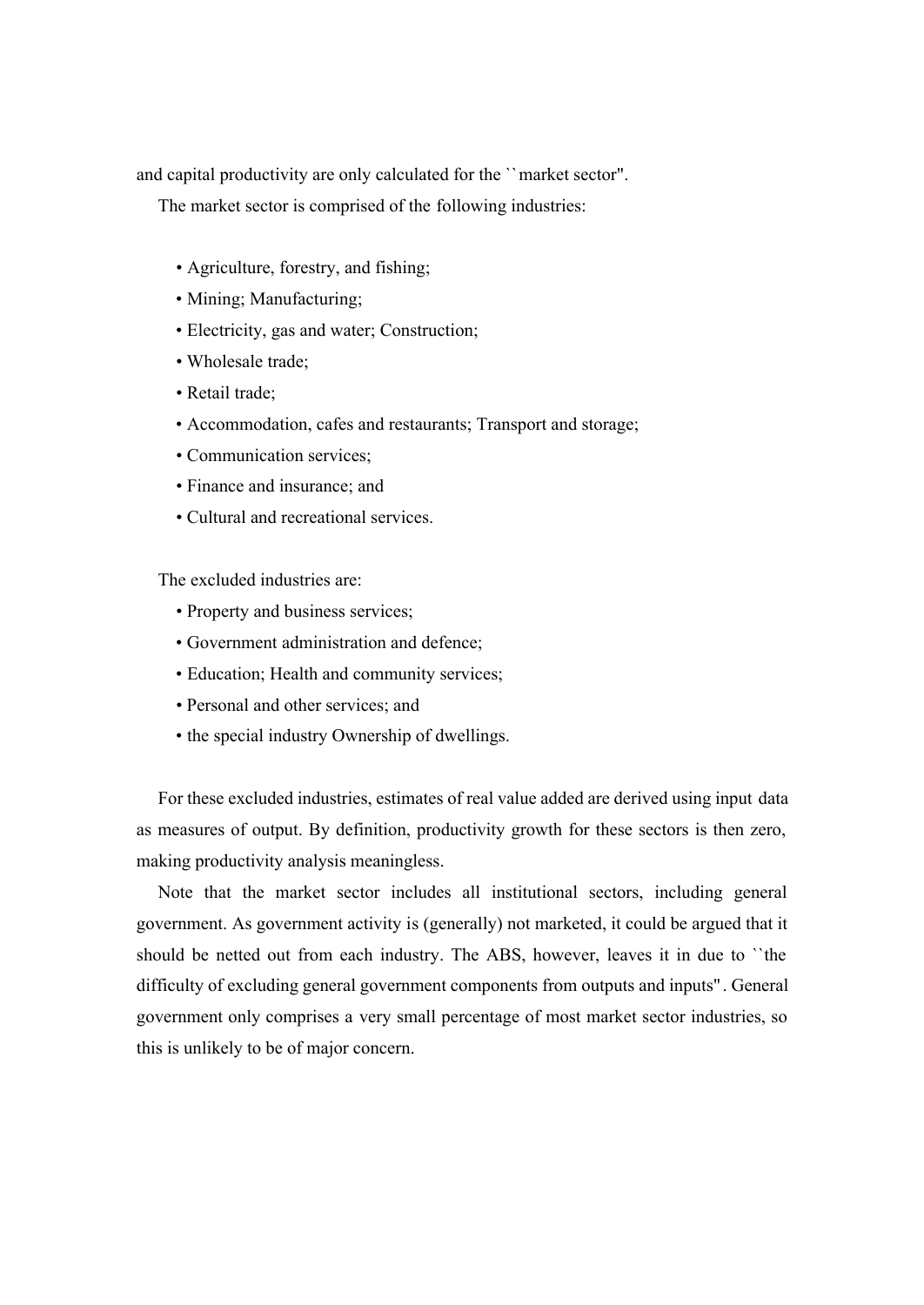#### *4.1.2 Measurement of Capital*

The estimation of capital input is perhaps the most difficult area in constructing MFP estimates.<sup>7</sup> A major problem with the estimation of capital services is the uncertain quality of the data used in their construction; specifically, mean asset lives and asset life distributions. A brief overview is provided here on the ABS approach to constructing capital service flows for productivity analysis.

The capital services produced by an asset over its life are directly proportional to the productive capital value of the asset. Therefore, an aggregate index of capital services can be produced by weighting together volume indexes of the productive capital stock of different assets, where rental prices are used as weights.

The ABS considers the following asset types in producing estimates of the productive capital stock:

 • six types of machinery and equipment: computers and computer peripherals; electronic and electrical machinery and communications equipment; industrial machinery and equipment; road vehicles; other transport equipment; and other equipment;

- buildings and structures other than dwellings;
- livestock;
- artistic originals;
- mineral exploration;
- computer software;
- inventories; and
- land.

Note that in order to calculate capital stocks from the components of ``gross fixed capital formation" (all of the above components excluding inventories and land), age-efficiency profiles are needed; the method used by the ABS is based on the assumption of hyperbolic efficiency decline (as is also assumed by the BLS and Statistics New Zealand). Volume estimates for the inventory items are obtained for all the market sector industries other than Communications, Finance and insurance; and Cultural and recreational services.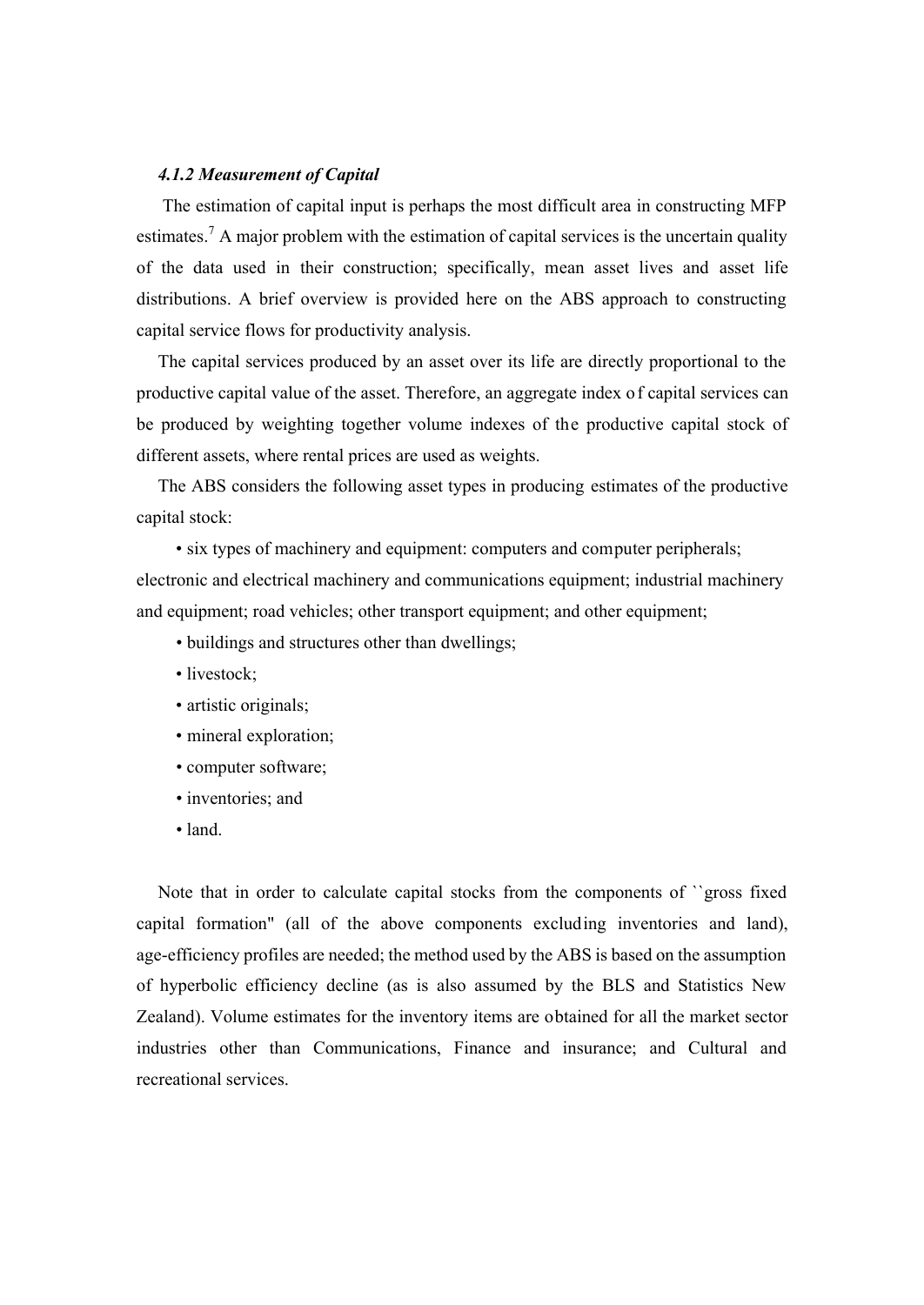Livestock can be thought of as either a producing asset or an inventory stock. The stock used for ongoing production, such as dairy cattle and the breeding stock, has a finite life and will hence depreciate; as such, it can be treated like other capital assets (although it has the unusual feature of being able to reproduce itself). However, livestock raised for slaughter are treated as inventory.

The stock of agricultural land is treated as a non-depreciable asset; its quantity remains constant over time.

For non-agricultural land, the treatment is somewhat different. There can be changes in the capital services provided by land due to changes in the value of buildings on the land. Hence, estimates for each industry are calculated by taking the balance sheet value for the reference year as a benchmark and making the assumption that the growth rate is half that of the productive capital stock of non-dwelling construction.

The aggregate index of capital services is compiled in the form of a Törnqvist index. The growth rates of productive capital stocks of each asset type are weighted together using estimates of the rental prices. We generally do not observe rental prices, as for most types of capital the owner is also the user. The problem of how to estimate rental prices is considered below.

### *4.1.3 Rental Prices for Capital*

Rental prices are used to form the weights applied in aggregating the estimates of productive capital stock of each asset type to form a Törnqvist index of industry capital services. The ABS uses a user cost of capital approach to estimate these (unobserved) rental prices.

In its most basic form, the user cost of capital has three components: depreciation, a rate of return reflecting financing costs, and a capital gain (or loss) component. In a more complete specification, it also includes a corporate income tax component, tax depreciation allowances, investment credits and indirect taxes. The user cost equation used by the ABS is as follows:

 $7$ This helps explain the popularity of labour productivity estimates.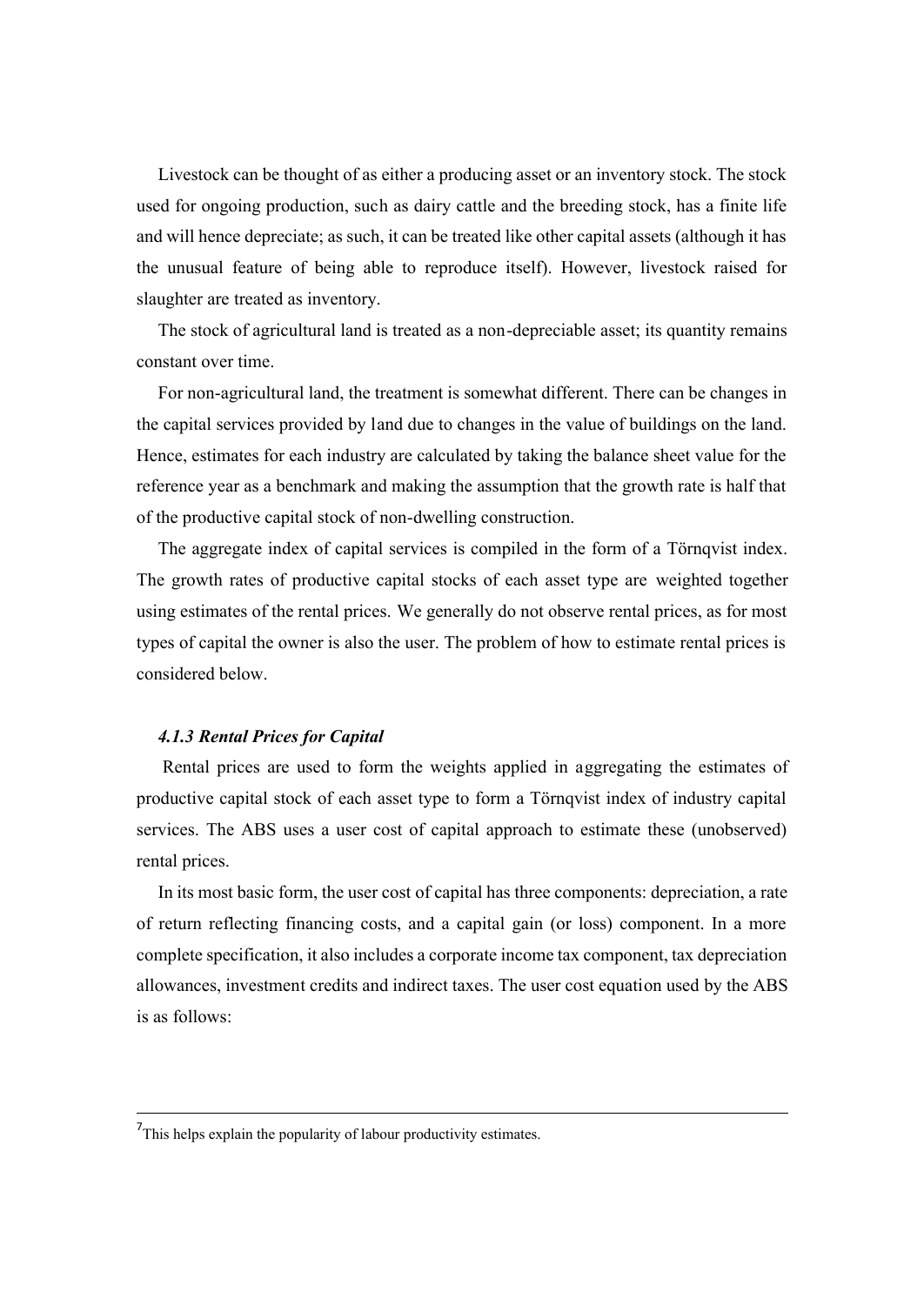$$
UC_{ijt} \equiv T_{ijt}(r_{it}p_{ijt} + d_{ijt}p_{ijt} - p_{ijt} + p_{ij(t-1)}) + p_{ijt}x_{it},
$$

where

1

 $i =$  industry

$$
j
$$
 = asset type

- $t =$  discrete time period
- *T* = income tax parameter
- $r =$  rate of return
- $p =$  price for new capital goods
- $d =$  depreciation rate
- $x =$  effective average non-income tax rate on production.

While increasing practical complexities, the inclusion of the tax parameters  $(T_{ijt})$ partially removes distortions to the rental price due to different tax allowances for different capital items and industries over time.<sup>8</sup>

A key variable for the calculation of the user cost of an asset is the rate of return, *r* . The ABS uses both endogenous and exogenous rates of return. The endogenous rate of return is the internal rate of return for the industry. This imposes the same rate of return for all asset types within an industry; capital rent is defined as the sum across all assets of their rental price multiplied by the real productive capital stock and the rate of return is then solved for after equating this to the non-labour income (Bureau of Labor Statistics 1983, Hall and Jorgenson 1967). This can be considered as an *ex post* approach, as the rate of return is calculated after the result of the investment decision is known.<sup>9</sup>

Another approach to calculating rates of return is to use an exogenous rate of return such as the interest rate on government bonds. This can be considered an *ex ante* approach, as the exogenous rate of return can be interpreted as the expected return on an investment decision.

The ABS uses both endogenous and exogenous rates of return when estimating capital services estimates, depending on the circumstances. A problem that can occur in

<sup>&</sup>lt;sup>8</sup>Measurement of these parameters can be quite complex; even a brief description of the ABS approach is beyond the scope of this paper.

<sup>&</sup>lt;sup>9</sup>There are a number of decisions that need to be made in the seemingly simple calculation of endogenous rates of return, such as whether the productive capital stock should be used (as currently), or the net capital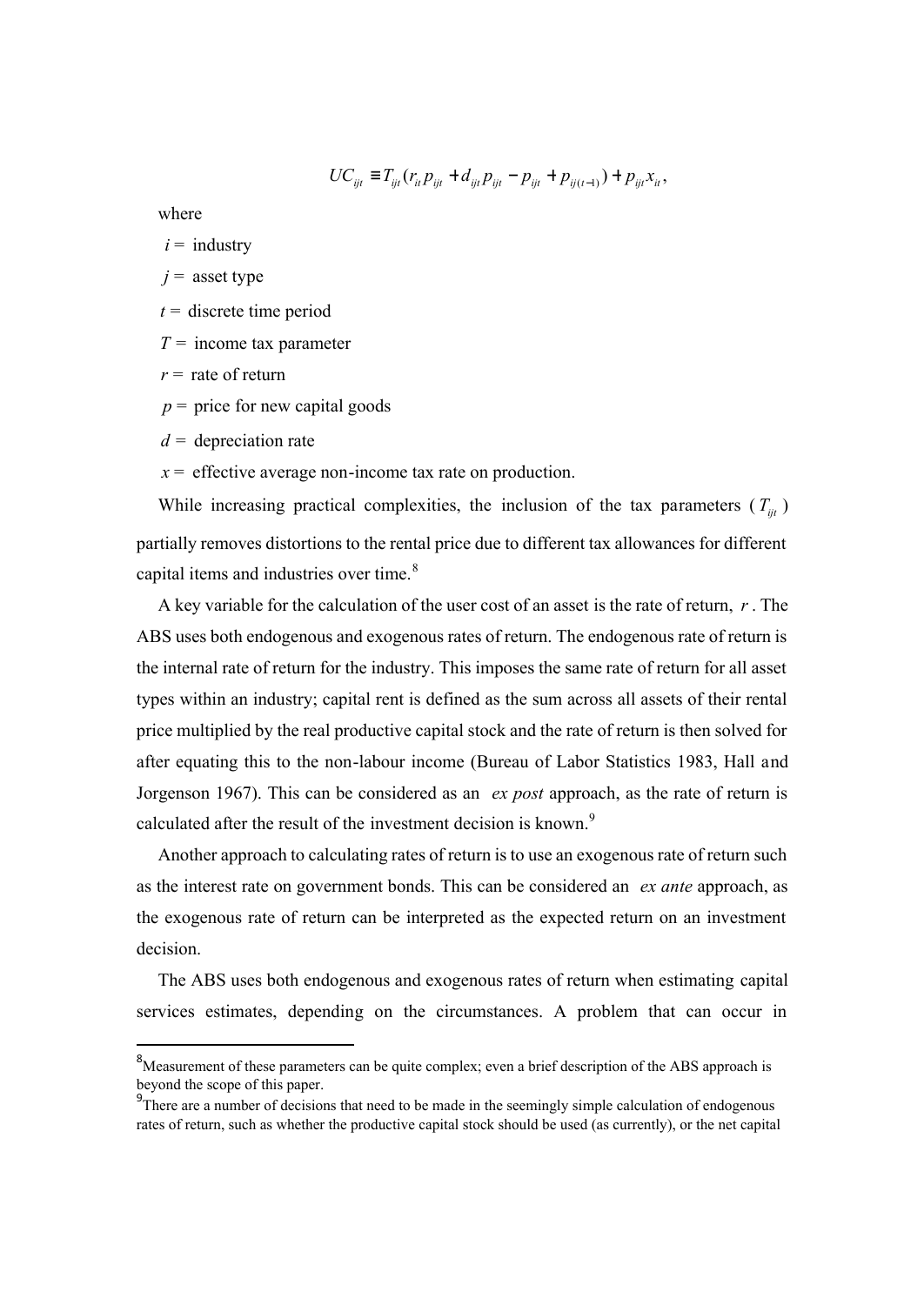calculating the rental prices is that they can be negative for some assets in some years. To try to mitigate this problem, the ABS applies a ``floor" to the rate of return equal to 4% plus the consumer price index (CPI), i.e. an exogenous rate. Only if the calculated endogenous rate is greater than or equal to this floor is the endogenous rate used. However, applying this floor does not guarantee that negative user costs will not be found.

When user costs are negative, the ABS sets the rental price to a very small positive number $10$ 

#### *4.1.4 Measurement of Labour*

Labour input is measured by constructing indexes of hours worked. The total hours worked in any period is calculated as the product of the number of employed workers and average hours worked. An index of hours worked is preferable as a measure of labour input than simply the number of employed workers, as hours worked captures changes in overtime worked, standard weekly hours, leave taken, and changes in the proportion of part-time employees. $11$ 

Due to limitations in the hours worked data, the hours worked series is reported only in index form. One advantage of this is that over- (or under-) reporting of hours worked is less important if the data is in index form than if it is in levels form; often we only care about the changes in the series, and therefore the index form is entirely adequate.

The employment estimates used to derive hours worked comprise all labour engaged in the production of goods and services:

- civilian wage and salary earners;
- employers;

- self-employed persons;
- persons working one hour or more without pay in a family business or on a farm;

stock. The ABS is considering changing its approach; see ABS (2007, p. 107)

 $10$ This practice has also been adopted by Statistics New Zealand.

<sup>&</sup>lt;sup>11</sup>Changes in the quality of labour are not taken into account in the headline hours worked series. Thus, productivity growth estimates capture changes in labour force quality. To obtain a measure of productivity that excluded the effect of changing skill levels, it would be necessary to adjust hours worked for changes in the quality of the labour force. The ABS does publish an experimental quality-adjusted labour input series; see ABS Research Paper (1351.0.55.010): *Quality-adjusted Labour Inputs*, 2005.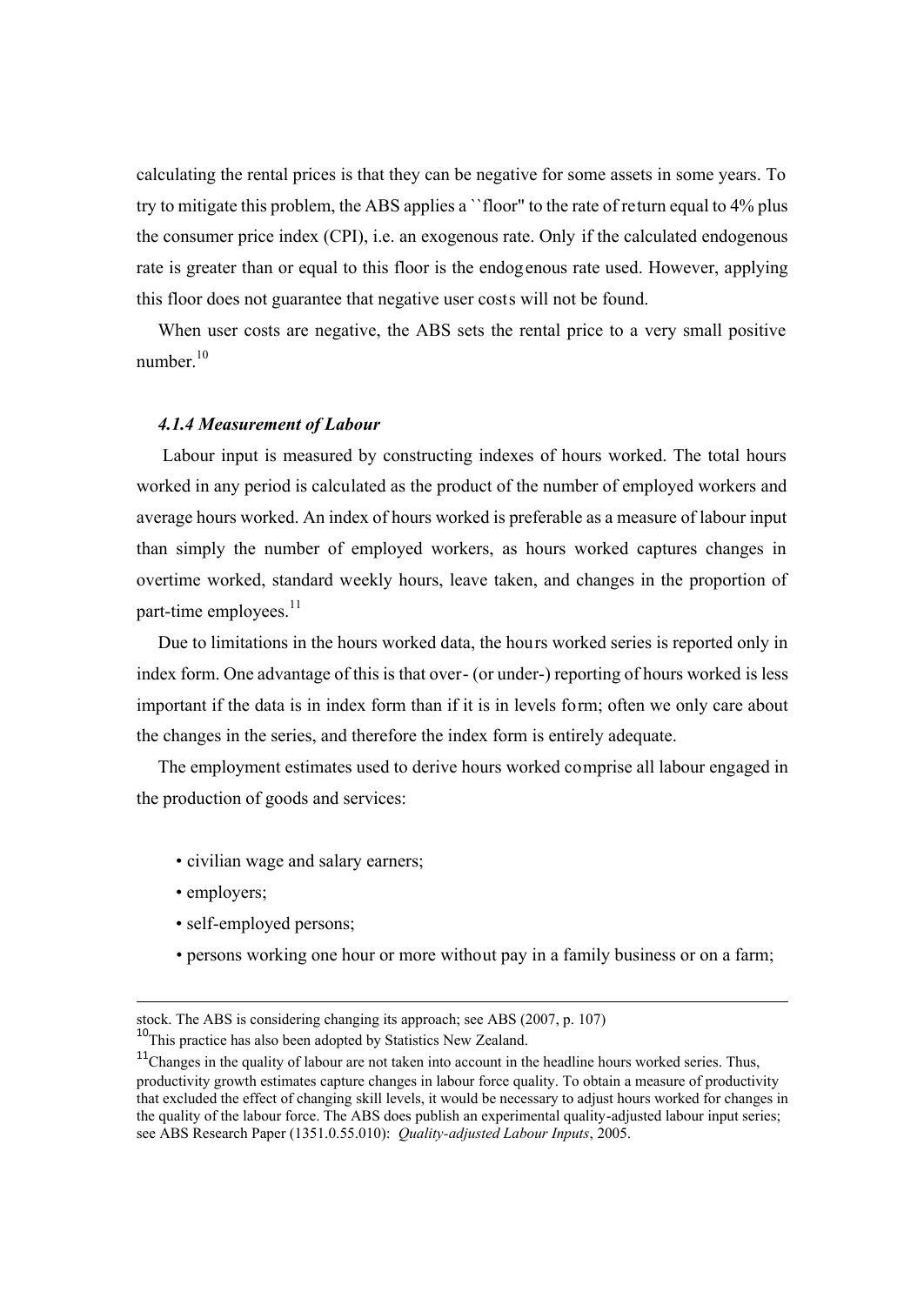• members of the Australian defence forces.

The annual figures are simple arithmetic averages of observations on employment levels during the year.

Total average hours worked are reported for each month, from the Labour Force Survey (LFS). However, estimates are available only for the mid-month of each quarter for individual industries and the market sector. The average hours worked series relate to a fortnight in the first half of the month. There are several problems with the series, including the following.

• The design of the LFS means that the two week reference period is representative of only one week of each month. Thus, there are only 12 weeks of the year where total hours worked are actually observed.

 • Hours worked reported in the reference period may not be representative of the quarter due to holidays. Consider the following. In Australia, many people take leave in January (which is summer). The average hours worked recorded in February is then likely to overstate the average level of hours worked for the quarter. This is the main reason that the ABS presents the hours worked estimates in index form.

 • Hours worked in the reference period may reflect the changing incidence of public holidays. ``Calendar corrections" do not entirely remove this problem. Therefore, only the estimates of average hours worked in the mid-month of each quarter are used to derive the estimates of hours worked for ``all industries".

 • Details of the hours worked by members of the Australian defence forces are not available from the Household Labour Force Survey. The average weekly hours worked of civilian employees is used to proxy their hours worked per week.

and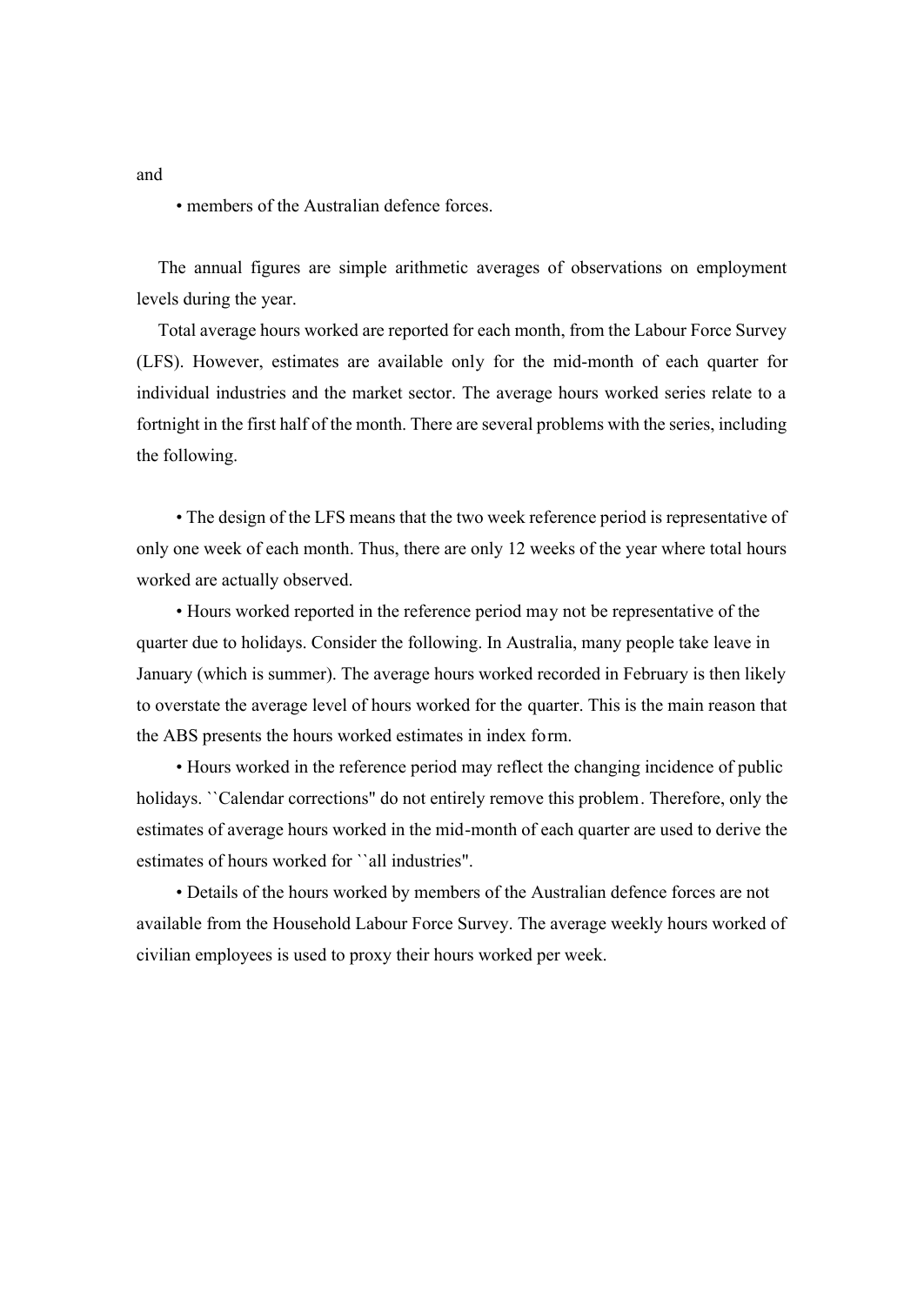#### *4.1.5 Capital and Labour Income shares*

For the market sector, Total income = Gross Operating Surplus of corporations and general government + Gross mixed income + Compensation of employees + Taxes less subsidies on production and imports.

Gross mixed income and Taxes less subsidies on production and imports include both capital and labour components, and these are split in order to obtain capital and labour shares.

Thus, Total income = Gross Operating Surplus + Proprietors' capital income + Net taxes on production (capital) + Compensation of employees + Proprietors' labour income + Net taxes on production (labour).

Capital's income share = (Gross Operating Surplus + Proprietors' capital income + Net taxes on production (capital))/(Total Income).

Labour's income share = (Compensation of employees + Proprietors' labour income + Net taxes on production (labour))/(Total income).

These shares can then be used in the Törnqvist input quantity index to construct the aggregate input index.

Note that a procedure is needed to split gross mixed income (the national accounts aggregate) into labour and capital shares of income earned by unincorporated business in order to calculate the proprietors' capital income and the proprietors' labour income; see Australian National Accounts: Concepts, Sources and Methods (2000) (Cat. no. 5216.0)

In addition, capital and labour shares of net taxes on production and imports are required. The taxes on capital that can be separately identified are: land tax; local government authority rates; motor vehicle registrations; stamp duties; and miscellaneous taxes. The tax on labour is payroll tax.<sup>12</sup> There are some cases where a tax cannot be exclusively allocated to either labour or capital. In these cases, the ABS allocates the tax in proportion to labour and capital factor incomes.

<sup>&</sup>lt;sup>12</sup> Fringe benefits tax used to be classified as a tax on production, but now it is classified as an income tax. Historical revisions were implemented in 2005.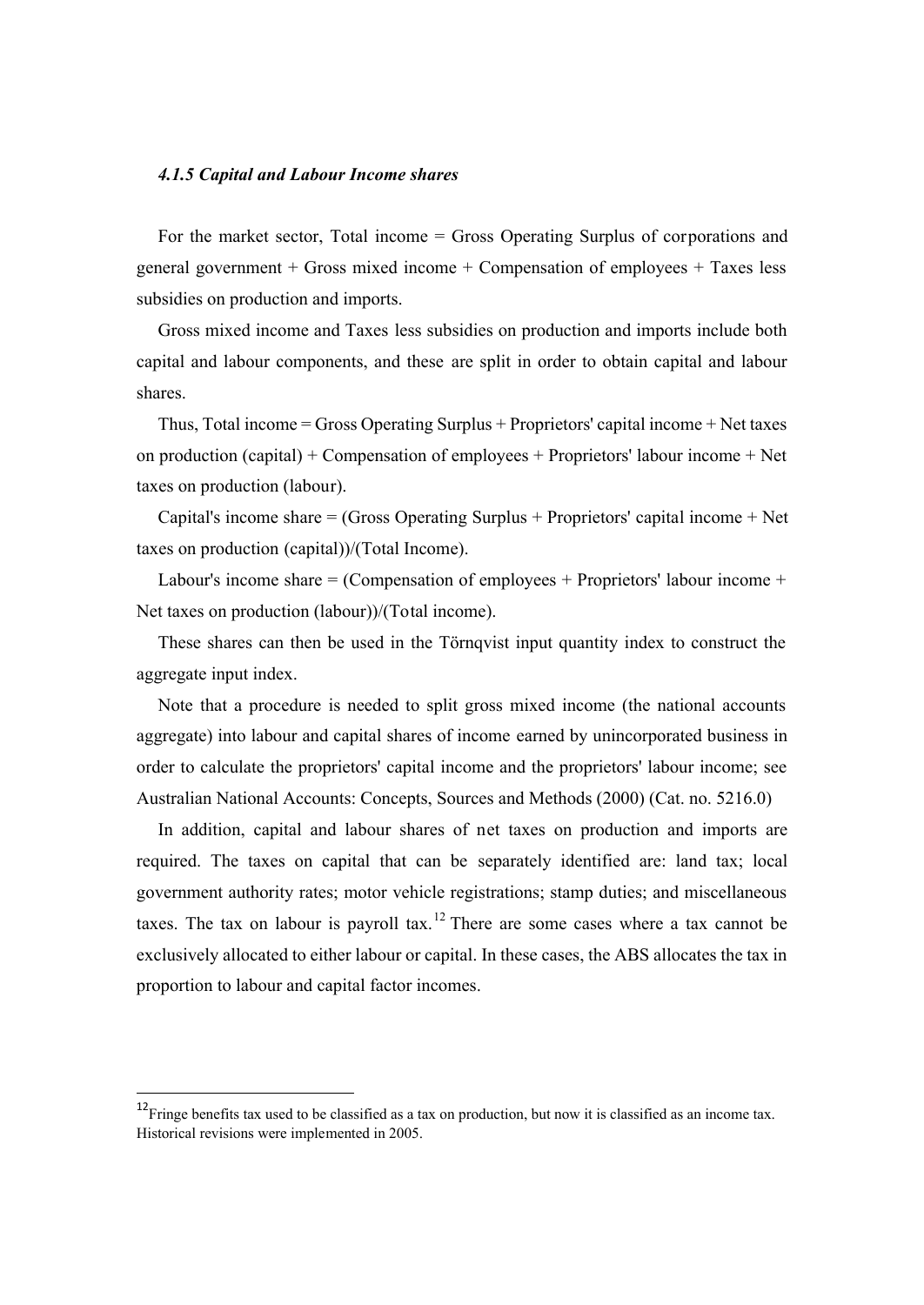#### **4.2 Productivity Estimates**

The methods used to construct the ABS market sector productivity series have been presented above. Here we turn to looking at the numbers, but also look at estimates from an alternative productivity data set which was constructed for Australia. This is a recently constructed data set by Diewert and Lawrence (2005), which will be referred to as the DL database.

The DL database was largely built on the ABS productivity database which covered the value, price and quantity information on 12 of 17 major industrial sectors of Australian economy. From the available data on 12 major industries, the ABS constructs its ``market sector" multifactor productivity (MFP) estimates for more than 40 years, starting from 1965. The DL productivity database is different from the ABS database in the following respects:

 • The DL productivity database includes not only 12 of Australia's major industrial sectors in the ABS productivity database, it also accounts for 4 additional sectors (i.e. Health, Education, Business and property services, Personal services). The major industrial sector of Australia's economy that is not included in DL database is Government administration and defence. The DL database consists of information on value, price and quantity of 16 out of Australia's 17 major industrial sectors, referred to as the ``expanded market sector", for 45 annual observations from 1959-1960 to 2003-2004.

• Output measure was derived from final consumption components instead of sectoral gross value added.

 • Inputs and outputs were constructed in terms of producer prices after relevant taxes and/or subsidies have been accounted for, as opposed to the ABS's consumer prices approach.

• ``Jorgenson" geometric depreciation methodology was employed in building capital and inventory input series. The ABS is currently following the US Bureau of Labor Statistics methodology (hyperbolic efficiency decline) for forming stocks and flows which the authors argued to be less consistent.

In addition, the ABS uses the Laspeyres index formula for its output aggregate and a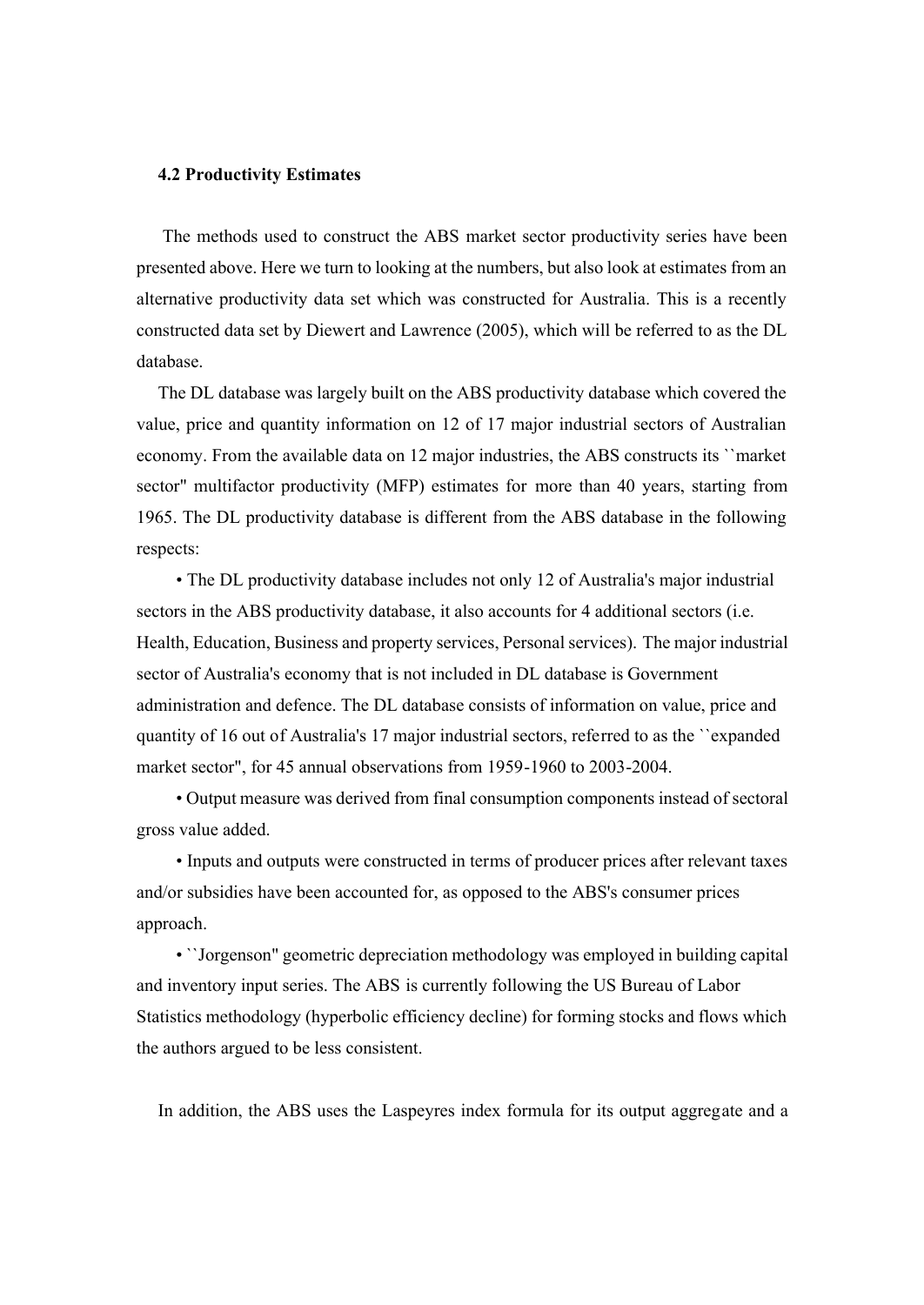Törnqvist index for its input aggregate, whereas the DL database uses the Fisher Ideal index throughout.

|           | <b>ABS</b> |       | DL    |       |
|-----------|------------|-------|-------|-------|
|           | Mean       | s.d.  | Mean  | s.d.  |
| 1966-2004 | 1 0 1 2    | 0.022 | 1.015 | 0.028 |
| 1966-1985 | 1 0 1 3    | 0.028 | 1.017 | 0.035 |
| 1986-2004 | 1 011      | 0.014 | 1.013 | 0.018 |

Table 1: Multifactor Productivity Growth, ABS versus DL

 NB: A mean value greater than one implies positive MFP growth, while a value less than one implies negative TFP growth. The mean value less one times a hundred gives the average percentage growth in MFP. ``s.d." denotes standard deviation. ABS refers to the official productivity growth series reported by the Australian Bureau of Statistics, while DL refers to productivity growth from the Diewert and Lawrence (2005) database for Australia.

Productivity growth for Australia from the ABS database, 1966-2004, is plotted in Figure 1, while summary statistics are reported in Table 1. The DL database productivity growth series, 1961-2004, is plotted in Figure 2, with the summary statistics reported in Table 1 alongside the ABS data results. The sample size of the DL database is restricted in this table for comparability purposes, so that it starts from 1966. The means for each sample period considered suggest that the databases are quite comparable, with slightly higher productivity growth in each of the subperiods (1966-1985 and 1986 to 2004) for the DL database, and therefore higher productivity growth over the entire sample (1.5% versus 1.2%).

However, a comparison of figures 1 and 2 (and the standard devi ations from Table 1) reveal that there was considerably higher variation in the DL productivity series, especially early in the sample. The volatility of the DL productivity series in Figure 2 results from there being little relationship between input growth and output growth. This is somewhat of a concern, given that one would expect to see some long-run relationship between input growth and output growth. However, it probably reflects the broader coverage of the DL database compared with the ABS database, to include some sectors where measurement is more difficult. It seems there is simply a lot of noise in the measured data for several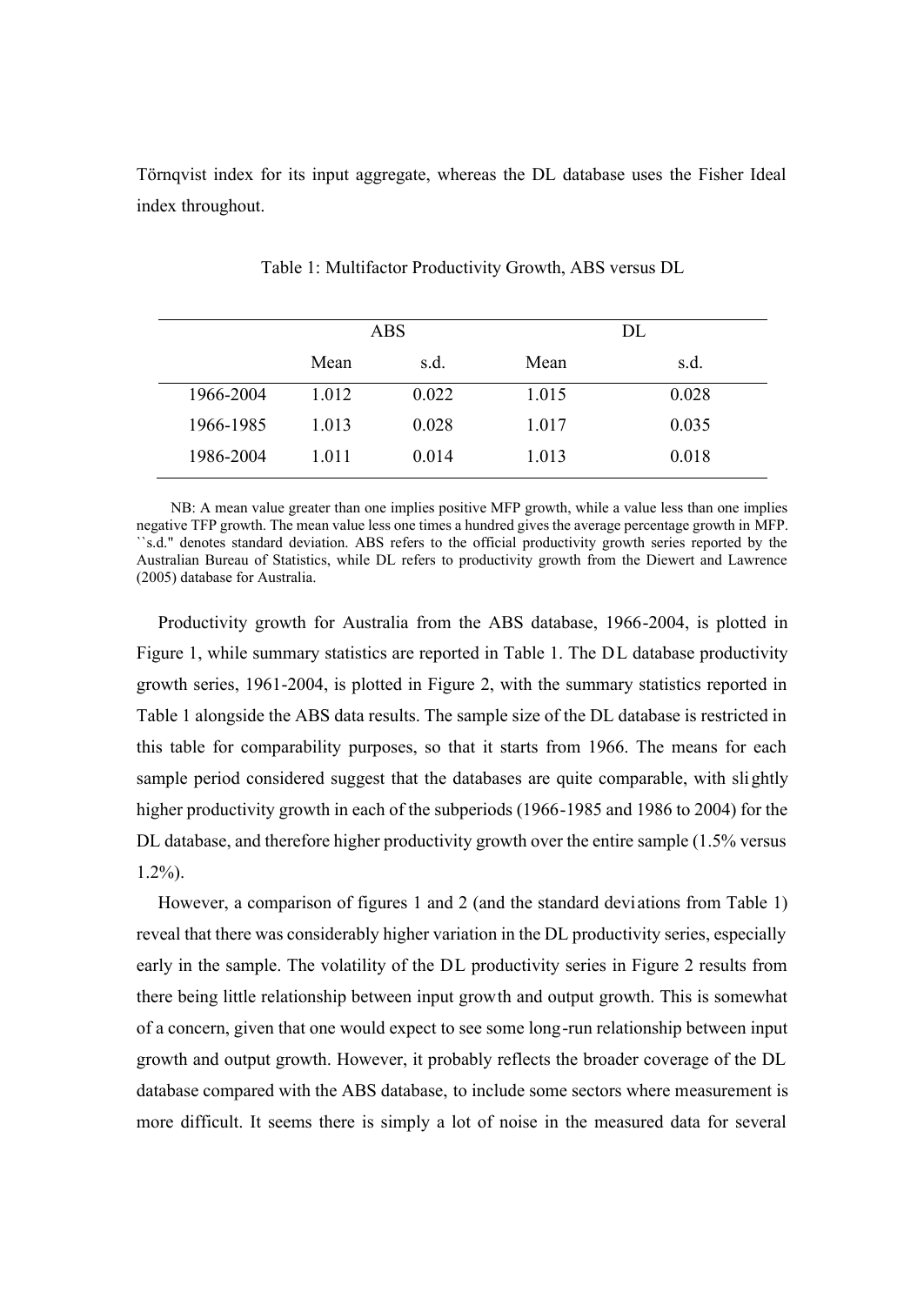industries which have been included, particularly early in the sample.<sup>13</sup>

The productivity numbers in this section show that two alternative, entirely sensible, approaches to productivity measurement can lead to quite different results.

## **5. Some Challenges**

1

 ``Why don't we know more after all these years? Our data have always been less than perfect. What is it about the recent situation that has made matters worse? The brief answer is that the economy has changed and that our data-collection efforts have not kept pace with it. ``Real" national income accounts were designed in an earlier era, when the economy was simpler..." Griliches (1994)

While considerable progress has been made in constructing aggregate, market sector, manufacturing and industry multifactor productivity growth data bases in industrialised countries, many challenges remain. One obvious problem is that while there is general agreement on many of the basic principles of productivity measurement, different countries make different choices in the design and implementation of their productivity database. For example, Statistics Canada (2001, Appendix 1) explains the differences between the Canadian approach and the approach used by the U.S. Bureau of Labor Statistics. Statistics New Zealand paid close attention to ABS practice in constructing its productivity database, but still made different choices in many small (subtle) ways. Differences between countries could be as obvious as the use of different index number formulae and industry coverage, but could also be more subtle (such as the treatment of negative user costs). This will affect the ability to compare productivity growth rates across countries; the ability to make such comparisons may be of particular interest to developing countries, so it would be useful to have a standard convention for productivity measurement.

Unfortunately, such a convention does not exist (despite the fine efforts of the OECD), and is unlikely to exist any time soon as different countries try to improve their

 $13$  Fox and Nguyen (2007) provide more analysis on the differences between the data sets.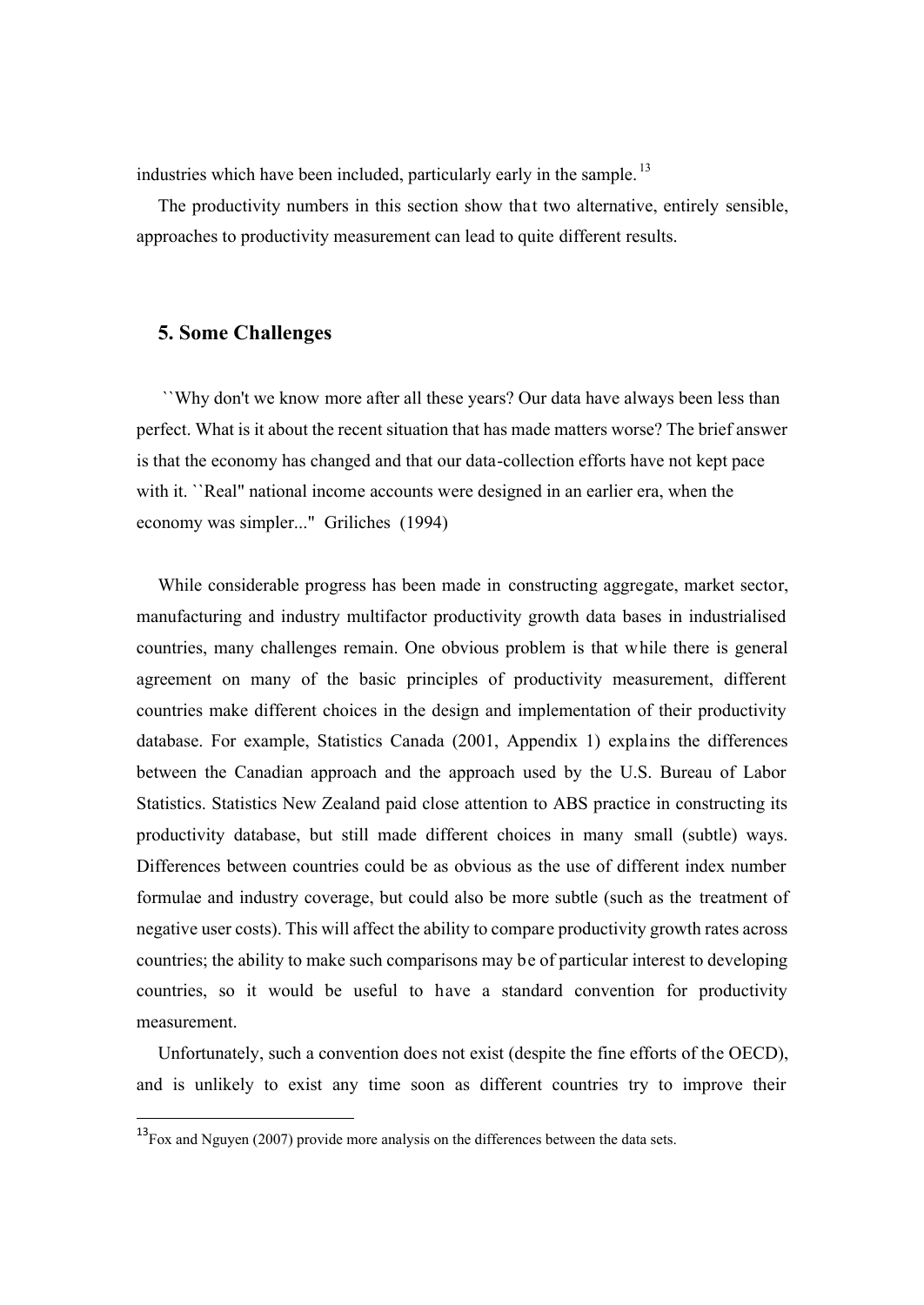productivity statistics using alternative methodologies and introduce improvements with different timing. For example, countries take different approaches to the quality adjustment of outputs, and many industrialised countries are working on c apitalising investments in research and development (R&D), while it is likely to be a long time before this practice is widespread.

The international comparability of productivity growth rates is addressed again later, in section 5.5. But first, problems with the measurement of service sector outputs, changing quality of goods, the classification of consumption expenditures and business expenses, and the environment are considered.

#### **5.1 Service Sector Outputs**

The growth in the service sector over the last sixty years has been quite dramatic in most industrialised countries. There is increasing evidence to suggest that the services sector is becoming the primary source of aggregate productivity growth. For example, Bosworth and Triplett (2007) find that over the period 1995--2005, MFP growth ``substantially exceeded productivity accelerations in the goods sector" in the U.S. It is very difficult to measure the outputs of many service sectors, so we may still be understating the role that service sector productivity has in driving economic growth and welfare.

Diewert (2005) noted the following general categories of service products where the re are substantial measurement difficulties.

• Unique products; how to construct indexes over time if the product is only observed once? Such products are perhaps becoming more common.

• Complex products; e.g. telephone service plans.

 • Tied products; how to separate the prices and hence quantities of the bundled products?

 • Marketing and advertising products; is there an economic paradigm for products which aim to influence consumers or inform them consumers about their tastes?

 • Financial products; it is not yet entirely resolved how to determine the real price of monetary deposits.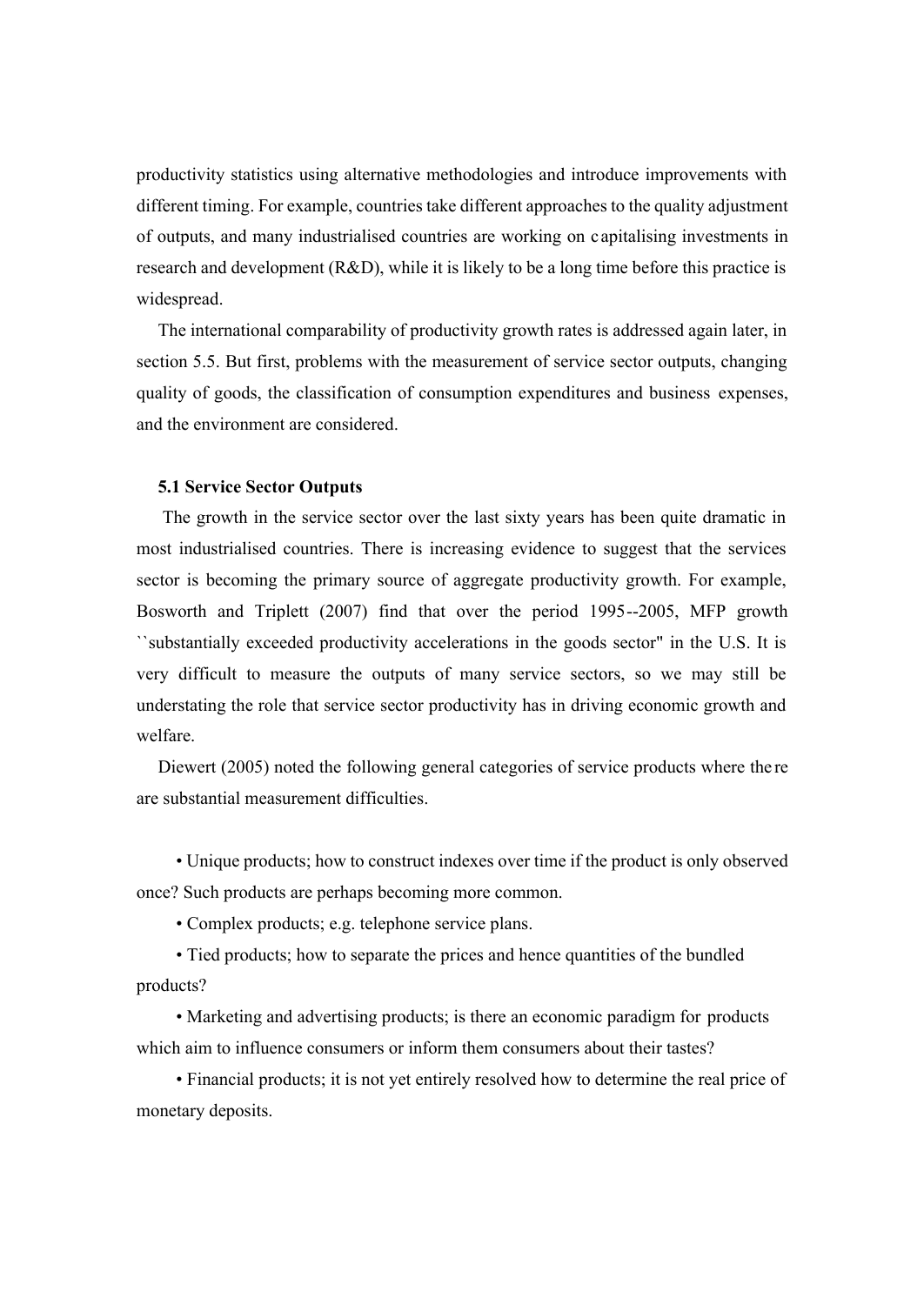• Uncertain products; what is the correct pricing concept for gambling and insurance expenditures?

With the huge expansion in the service sector in industrialized countries over the last sixty years, it seems imperative that increasing effort goes into solving these problems -- they will be equally confronted by developing countries.

## **5.2 New Goods and Quality Adjustment**

The rapid increase in the quality of computers and many other capital goods has led to the practice in some countries of adjusting price indexes in order to take into account quality improvements using hedonic regression techniques (Court, 1939; Griliches, 1961, 1994; Silver, 2004; Triplett, 2004). <sup>14</sup> This, in turn, has led to substantial declines in investment deflators, relative to the unadjusted price indexes. The lower deflators lead to higher real investment, and hence higher output levels. The more accelerated the fall in prices, the higher the rates of real GDP growth. This can, in turn, impact on productivity growth estimates (Jorgenson and Stiroh, 2000; Nordhaus, 2000; Gordon, 2000). As not all countries have adopted such methods (e.g., the U.S., Canada, Australia and New Zealand have, Germany has recently and the U.K. has not), there is the possibility that relative real GDP growth rates are being distorted.<sup>15</sup> In addition, not all countries make adjustments in the same way, to the same commodities groups, and they did not all start making adjustments at the same time; for a review of different methods employed in the construction of national accounts by different countries, see e.g. Bover and Izquierdo (2003).

The country which seems to make the most hedonic adjustments is the U.S. Landefeld and Grimm (2000) reported that 18% of GDP final expenditures are deflated using indexes that are calculated with hedonic methods, and this figure is now probably higher. Even

 $14$ This section draws on Diewert and Fox (2005).

<sup>&</sup>lt;sup>15</sup>Schreyer (2002, p. 1, footnote 1) notes that this issue has received widespread attention: ``America's hedonism leaves Germany cold," *Financial Times*, 4 September 2000; ``Apples and Oranges," *Lehman Brothers Global Weekly Economic Monitor*," September 2000; *Monthly Report of the Bundesbank*, August 2000; ``The New Economy has arrived in Germany---but no one has noticed yet," *Deutsche Bank Global Market Research*, 8 September 2000; Wadhwani, Sushil, ``Monetary Challenges in a New Economy," speech delivered to the HSBC Global Investment Seminar, October 2000.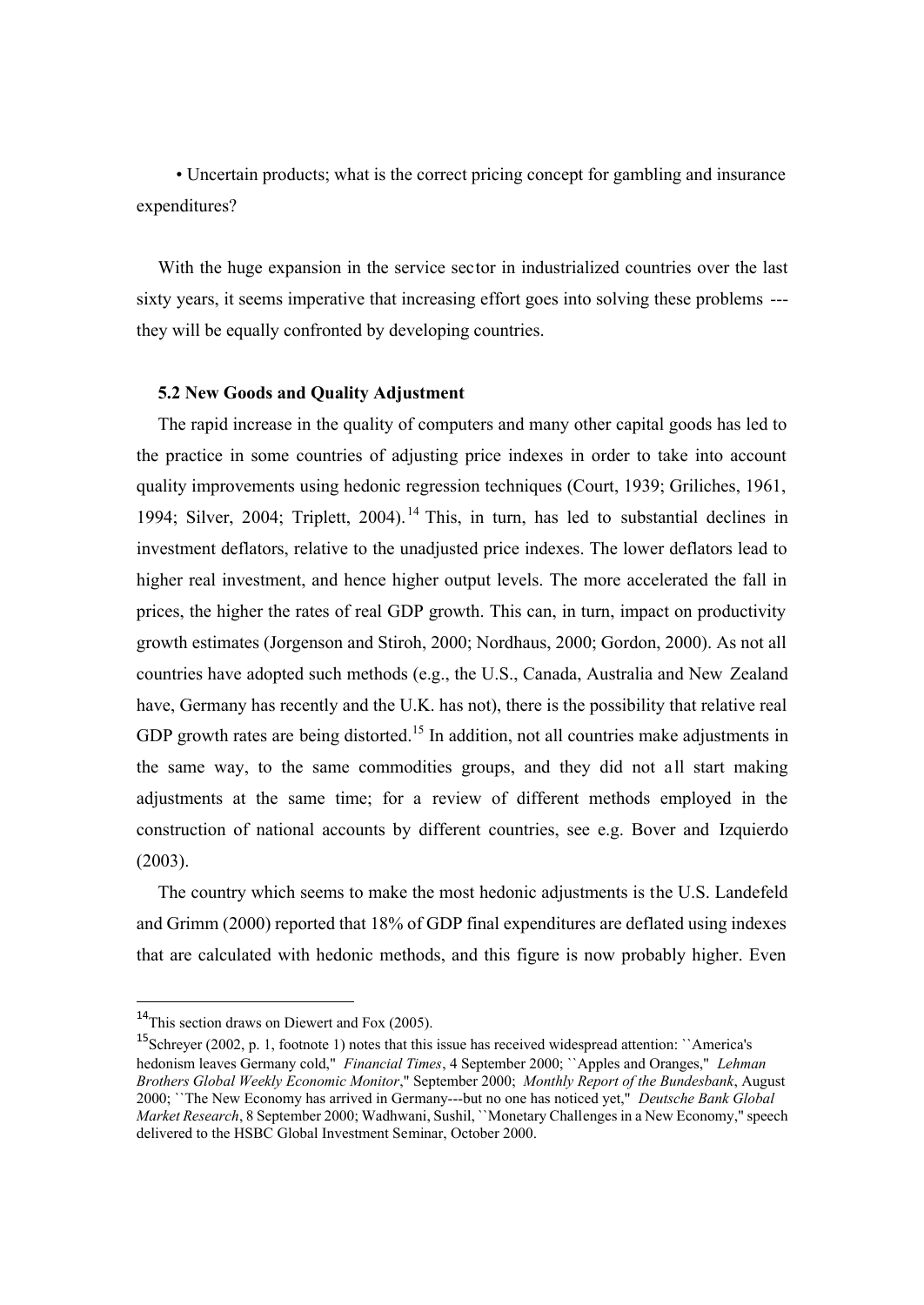with unprecedentedly steep declines for some hedonic price indexes, there is some empirical support for these indexes using matched-model indexes from high-frequency data (Aizcorbe, Corrado and Doms, 2000). Moulton (2001) notes the commitment of U.S. statistical agencies to increase the use of hedonic methods, as there is a view that much quality change is still being missed by statistical agencies. However, this view is not shared by all countries, and there has been much interest in the role of statistical agency methodology in driving the U.S.--Europe output growth and productivity gap of the late 1990s.<sup>16</sup>

Obviously, these problems of different national accounts methodologies will not matter for international comparisons if they do not affect the comparisons. Wyckoff (1995) examines labour productivity in the computer and software equipment sector across OECD countries, applying the hedonically adjusted U.S. price deflator for this sector to each country's nominal output figures. He finds that most of the differences in productivity in this sector between countries can be attributed to different methodologies in calculating the price deflator. Van Ark (2000) finds supporting evidence of this result for the 1990s for the European countries which still did not use hedonic price indexes.

So, for some sectors of the economy the choice of deflator will have significant effects on international comparisons. However, at the aggregate level, it is unclear whether the impact is significant. Pakko (2002, table 1, p. 4) reports that, on average, the contribution of equipment and software investment in the U.S. was 1.09% to GDP growth of 4.11% for the period 1995-2000, compared with a 0.12% contribution to 3.53% GDP growth in the 1950s. For New Zealand, which uses hedonic methods, the deflator for Plant, Manufacturing and Machinery fell by 29% over the period 1992--1999, while the GDP deflator rose 8.8% over same period. Plant, Machinery and Equipment has been growing as a percentage of real GDP: 5% in 1988, 9% in 1999. These observations indicate a large increase in the role of investment in determining GDP growth.

However, Scheuer (2003) estimates that ``the growth differential between Germany and the United States over the second half of the nineties is likely to have been just over 0.4 percentage points p.a. smaller if more harmonised methods had been used to deflate IT

<u>.</u>

 $16$ The treatment of some high technology goods as either investment or intermediate goods has also been of concern. For example, the share of total software expenditures recorded as investment differs greatly between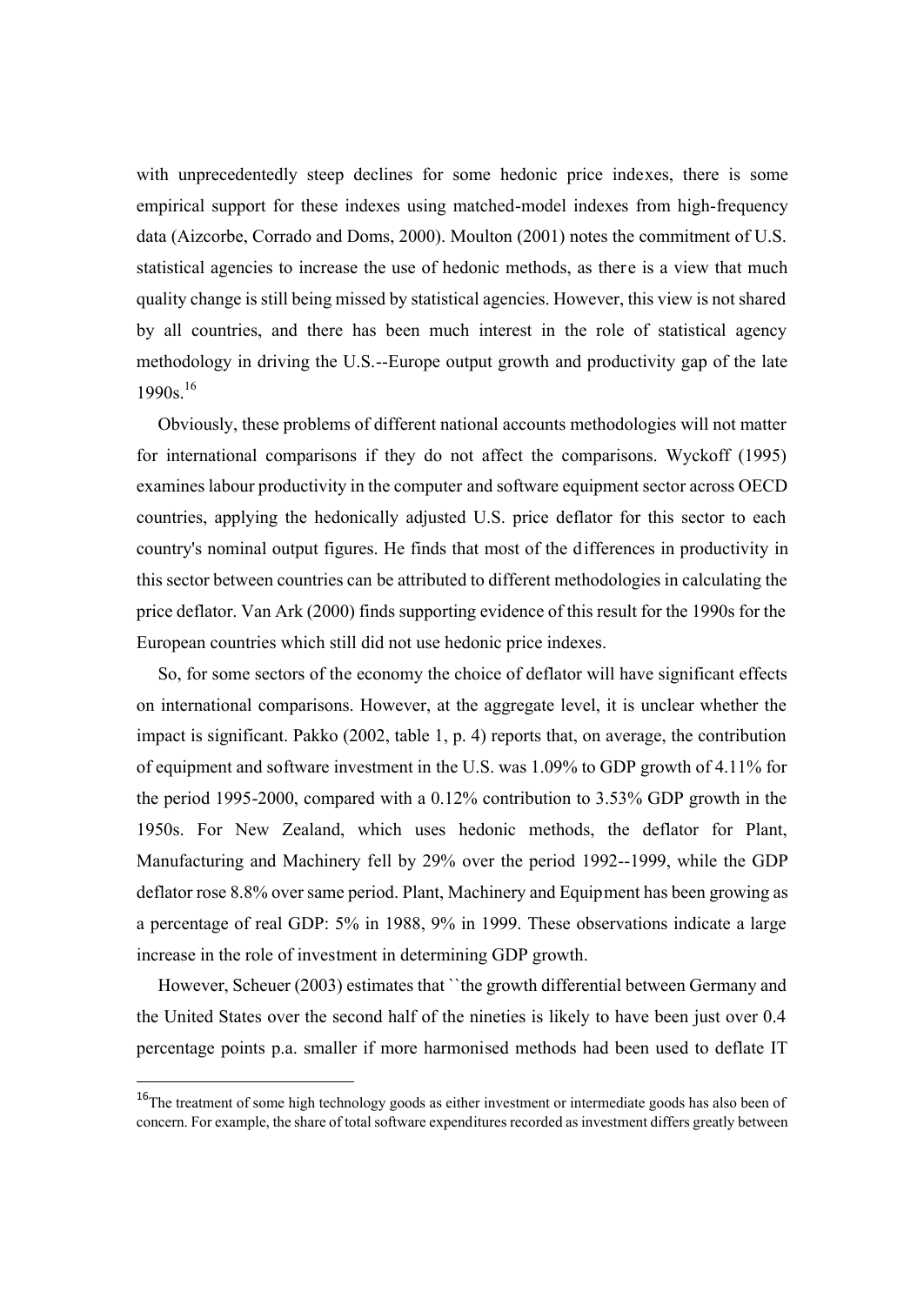goods and to calculate software investment." Schreyer (2002), using a range of simulations, found similarly small impacts from the choice of deflator for international comparisons. Thus, it seems that different deflators can only explain part of the growth difference between countries, such as the 2.5% average between the U.S. and Germany for 1996--2002. However, it should be noted that such comparisons are fraught with difficulties, as results will depend on which country's deflator is chosen to apply across countries, the fact that different countries probably should have different deflators anyway, and that the choice of deflator is not the only difference in statistical techniques used across countries (e.g. there are also differences in terms of index number formula used). Therefore, the impact may be larger or smaller than current estimates but, other things equal, it is likely to be growing given the growing share of investment in high technology capital goods. This is mitigated in practice by an increasing trend for statistical agencies to embrace hedonic techniques.<sup>17</sup> However, even small differences can accumulate over time to be sizable.

### **5.3 Have Consumption Expenditures become Business Expenses?**

Consumption expenditures are final ``goods" and hence appear as part of value added.<sup>18</sup> Business expenses are intermediate ``goods" and do not appear as a positive part of value added. The expansion of business expense accounts, and various fringe benefits, may have caused many consumption items to now be classified as intermediate goods. Entertainment expenses, as well as company gyms, daycare centers, cars, home loans and parts of business travel, are all former consumption expenditures which will not appear in final aggregate demand (Triplett, 1997; Diewert and Fox, 1998).<sup>19</sup>

 $^{18}$ This and the following section draw on Diewert and Fox (2001).

OECD countries, such as 4% for the UK and 70% for Spain (Ahmad et al., 2003).

<sup>&</sup>lt;sup>17</sup> Even Germany now uses hedonic methods. ``In May 2004 the German statistics agency, the Statistisches Bundesamt, extended the use of the hedonic method to IT products of the producer, import and export price indexes and also the wholesale price index....Prior to this, hedonic quality adjustment had only been applied by the German statistics agency to subsets of the consumer price index. Since June 2002 this has included a sub-index for personal computers and since May 2003 a sub-index for used cars based on hedonic methods....In early 2004 hedonic price measurements were also used to calculate a house price index as part of a European pilot study. Work is currently in progress on hedonic consumer price indexes for the subsets ``electrical household appliances" and ``consumer electronics". The intention is to implement these in our regular reporting by January 2005." (Linz, Behrmann, Becker, 2004).

<sup>&</sup>lt;sup>19</sup>. Salary sacrifice" schemes are becoming an increasingly common way to avoid taxes in many countries.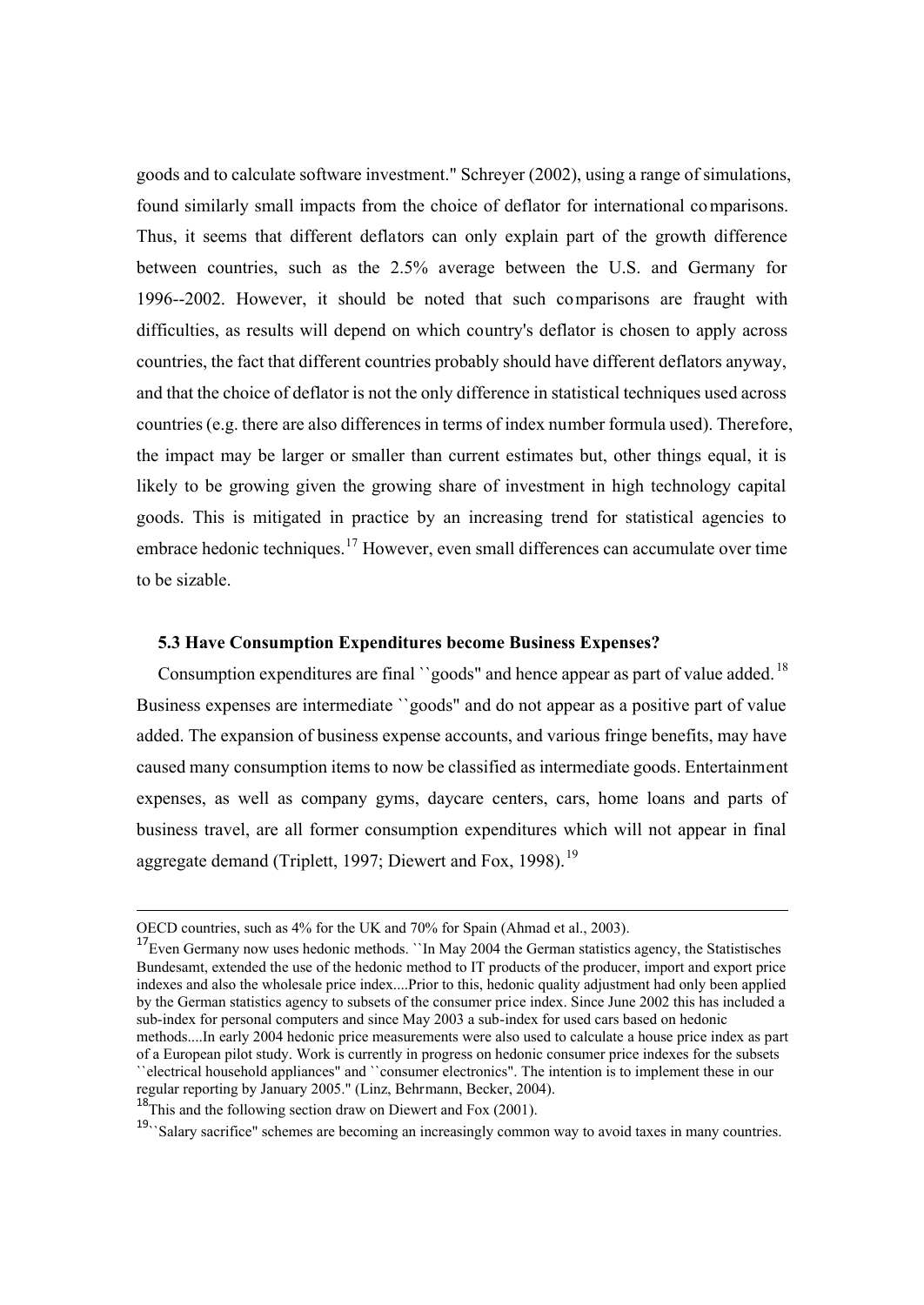A Japanese study (reported in the Asahi Shimbun, 1995) hinted at the extent that such a re-classification of consumption expenditures had taken place. An index of economic activity was found to be very highly correlated with blood sugar levels of Japanese businessmen. When there was a decline in the economic-activity index around 1990, blood sugar levels fell correspondingly. A possible reason for this remarkable correlation is that entertainment expense accounts expand with economic growth, and dietary habits change as a result. If Japanese businessmen consume more and richer food, (perhaps Western food), when they dine out than when they eat at home, then this could explain this correlation. Larger expense accounts means more entertaining of guests and more dining out, hence higher blood sugar levels. If this is indeed the reason behind the correlation, then this suggests that actual real value added is growing faster than measured during economic booms, and slower than measured during downturns --- cuts in expense accounts result in a re-classification of consumption back to final demand expenditures, which would contribute to measured output growth. This, in turn, has an obvious impact on productivity measurement.

#### **5.4 The Environment**

1

There are other examples of such misclassification of final demand expenditu res as business intermediate expenditures. The impact of pollution control and environmental preservation regulations on productivity have been examined by, e.g., McConnell (1979, p. 44), Malkiel (1979, pp. 83--84), Nordhous (1982, p. 138), Mairesse (1982, p. 161), and Bailey and Gordon (1988, p. 362). These results are related to the much publicised arguments put forward primarily by Porter (1990), and Porter and van der Linde (1995) on the possibility of productivity-improving environmental regulation. It may be more appropriate for expenses that firms incur in preserving the environment to be treated as final demand expenditures, rather than as intermediate business expenses. At least, if these expenditures are to be classified as costs for firms, there should be appropriate measures of

Under these schemes, employees may give up salary and be compensated in kind through, e.g., the use of a company car. The expansion of these schemes attracted the attention of the Australian Government recently: ``Salary packaging, elaborate tax schemes used by the wealthy and increasing numbers of multi-national companies, have been cited as some of the prime risks to the tax system. ... The Treasury did not give any indication of the numbers of people involved in these schemes, but the mention of salary sacrifice schemes indicates that they pose a significant threat to revenue," (Sydney Morning Herald, May 14 1998).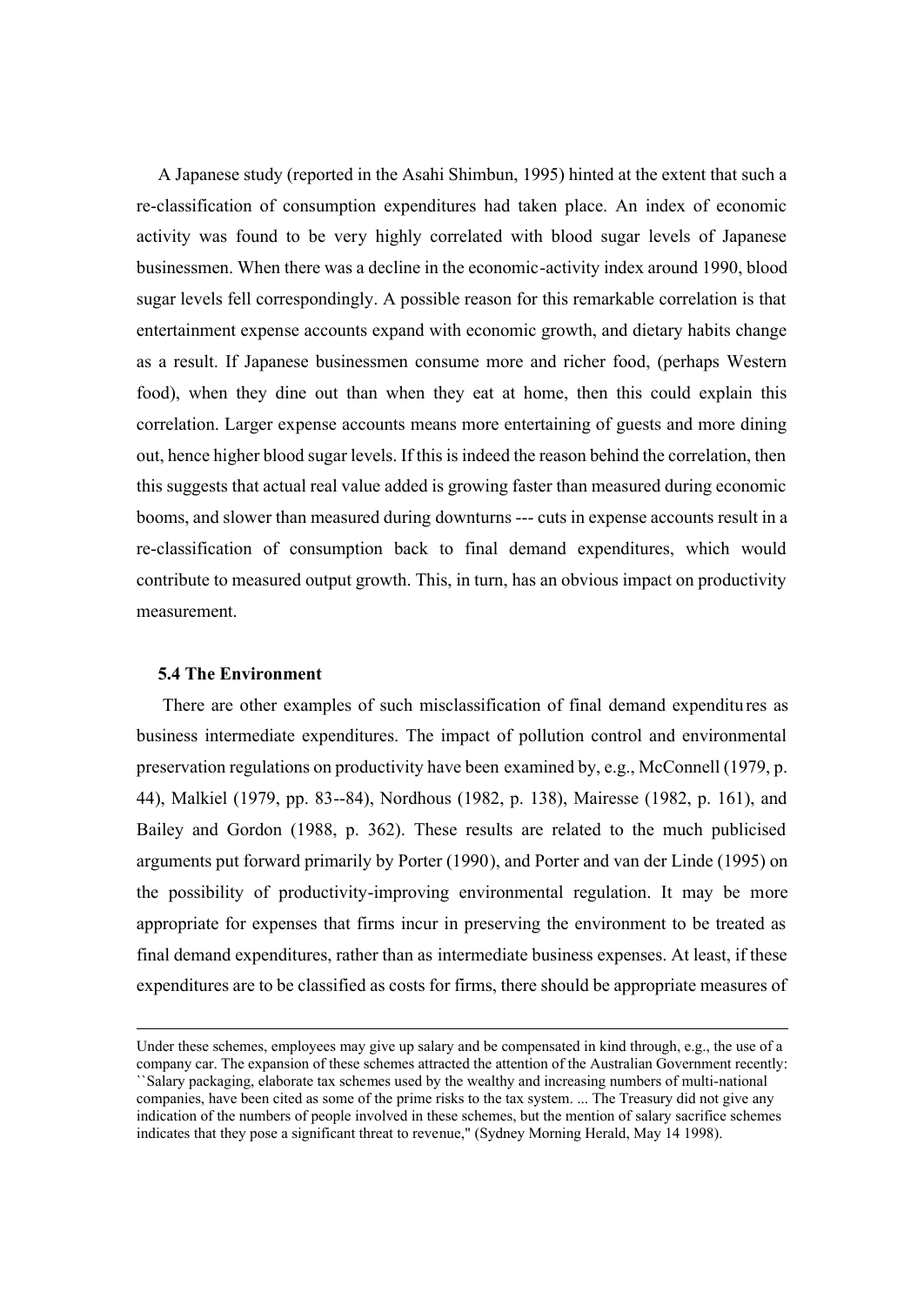the ``output", i.e., the resulting improvement in the environment. Taking this into account would increase the productivity growth measures for the sectors subject to such regulation, and the economy as a whole.

#### **5.5 A Problem with Cross-Country Growth Comparisons**

 ``We must at least always ask ourselves what it is we are trying to measure, and then inquire how well it can in fact be measured. In overlooking these questions, we have developed some bad habits, in particular when it comes to comparing growth in different economies."

## *Nutter (1957, p. 61)*

One of the main uses of productivity statistics is to compare growth rates across countries. In this context, productivity growth is regarded as a measure of relative economic performance. It is well-known that level comparisons of productivity between countries are fraught with difficulties. However, Fox (2005) noted that if economies are considerably different in terms of relative industry shares, then even such growth comparisons can lead to inappropriate interpretations and conclusions.

The ``problem" is as follows. One country may have higher productivity growth than another in every sector, yet have lower productivity growth overall. In this section, the reason this result arises is illustrated, and it is noted that the result contains information about the reasons for the relative aggregate performance of countries.

Consider the case, without loss of generality, where there are two countries *A* and *B* , and sectors 1 and 2 in each country. These sectors produce the same goods in each country. Now assume, for simplicity, that input growth is the same in both sectors in both countries. Hence, using a standard definition of total-factor productivity as output growth divided by input growth, output growth determines productivity growth.

Let  $Y^t_{ij}$  denote real value added in country *i*,  $i = A, B$ , sector *j*,  $j = 1, 2$ , for period *t*,  $t = 0,1$ . Then consider the following case, where output growth (and hence productivity growth) is higher in each sector in country *A* than in country *B* . That is,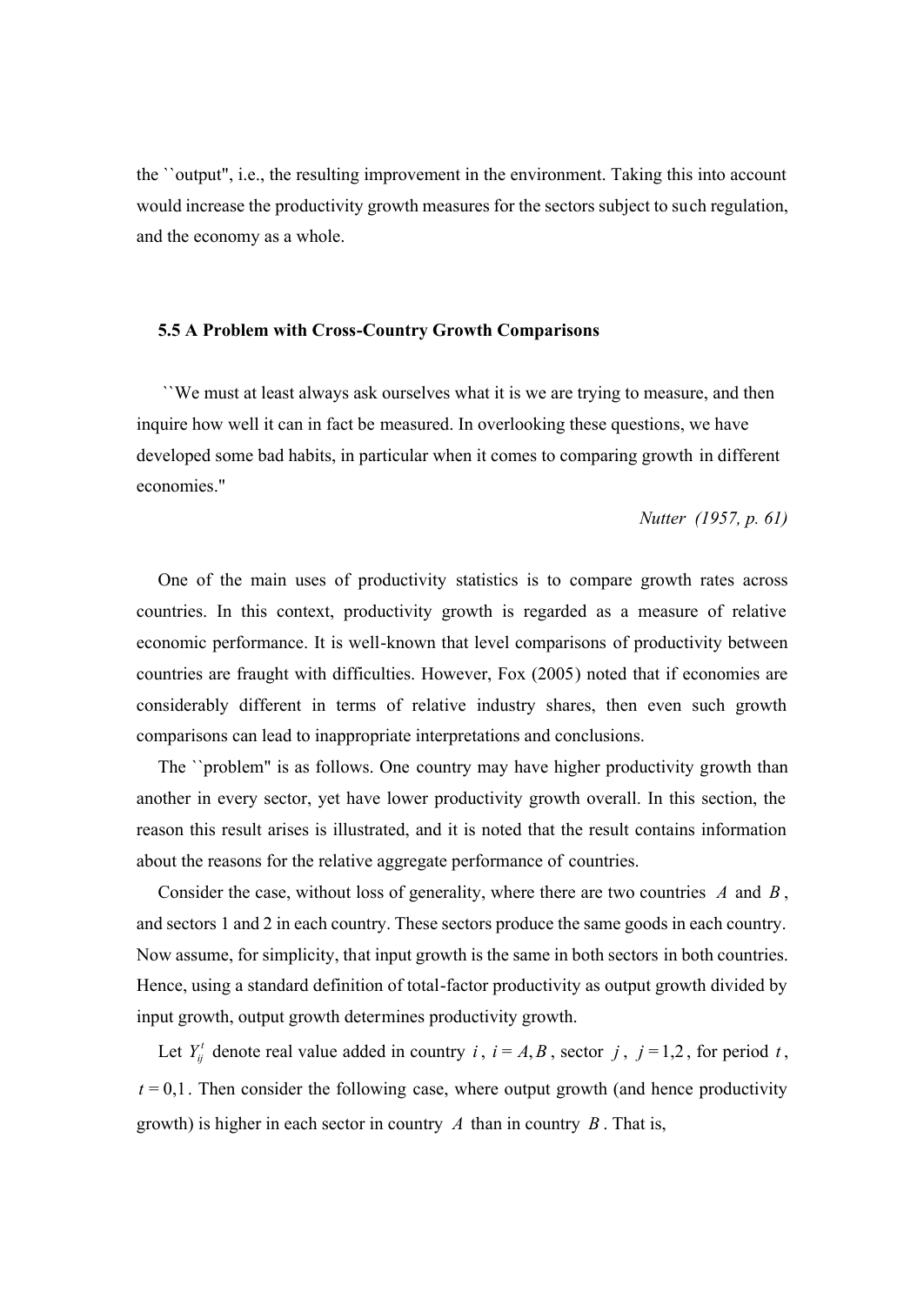$$
\frac{Y_{A1}^1}{Y_{A1}^0} > \frac{Y_{B1}^1}{Y_{B1}^0},
$$
\n(6)

and

$$
\frac{Y_{A2}^1}{Y_{A2}^0} > \frac{Y_{B2}^1}{Y_{B2}^0}.
$$
\n(7)

Then we can note the following paradox.

 **PARADOX** *Although A has higher productivity growth in both sectors, it can have lower aggregate productivity growth than B . That is, the following is possible:* 

$$
\frac{Y_{A1}^1 + Y_{A2}^1}{Y_{A1}^0 + Y_{A2}^0} < \frac{Y_{B1}^1 + Y_{B2}^1}{Y_{B1}^0 + Y_{B2}^0}.\tag{8}
$$

The aggregation of output across sectors by addition before using division to get growth rates should indicate an obvious potential for a troublesome result like this arising. However, the definition of productivity in (8) is consistent with the definition of productivity at the sectoral level. A simple re-expression of the first half of (8) suggests how this paradoxical result is possible, as follows:

$$
\frac{Y_{A1}^1 + Y_{A2}^1}{Y_{A1}^0 + Y_{A2}^0} = q_{A1}^0 \cdot \frac{Y_{A1}^1}{Y_{A1}^0} + q_{A2}^0 \cdot \frac{Y_{A2}^1}{Y_{A2}^0},
$$
\n(9)

where  $q_{ij}^0$  is the share of industry *j* in total output for country *A*, or  $=Y_{Ai}^{0}/(Y_{A1}^{0}+Y_{A2}^{0})$ 2 0 1  $q_{Aj}^0 = Y_{Aj}^0/(Y_{A1}^0 + Y_{A2}^0)$ ,  $j = 1,2$ . Naturally, a similar expression to (9) exists for country *B*. It is clear then that the sector shares play a role in determining aggregate productivity, and that they also play a role therefore in determining relative productivity between countries *A* and *B* .

Let  $g_{ij}$  denote productivity growth between periods 0 and 1, country *i*, sector *j*. Then using (9), equation (8) becomes:

$$
\mathsf{q}_{A1}^0 \mathsf{g}_{A1} + \mathsf{q}_{A2}^0 \mathsf{g}_{A2} < \mathsf{q}_{B1}^0 \mathsf{g}_{B1} + \mathsf{q}_{B2}^0 \mathsf{g}_{B2},\tag{10}
$$

or

$$
\mathsf{q}_{A1}^{0}\mathsf{g}_{A1} - \mathsf{q}_{B1}^{0}\mathsf{g}_{B1} < \mathsf{q}_{B2}^{0}\mathsf{g}_{B2} - \mathsf{q}_{A2}^{0}\mathsf{g}_{A2}.\tag{11}
$$

Hence, if country *A* has relatively more of its total output in the sector with lower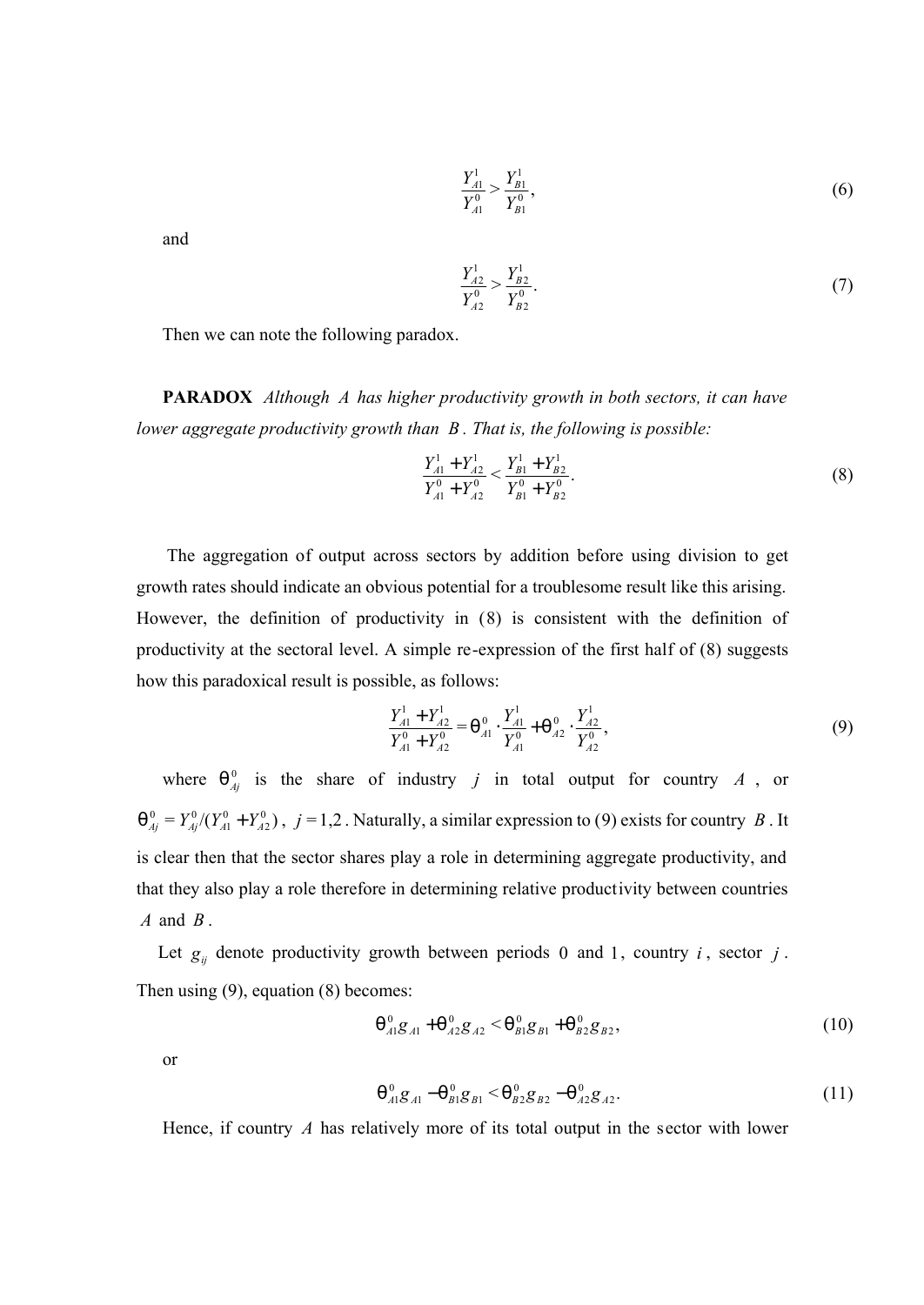growth, and country *B* has relatively more of its total output in the sector with higher growth, then the paradoxical result is possible. Another simplifying assumption, and a numerical example illustrate this, as follows.

Let the output (and productivity) growth in sector 1 be the same in both countries, and similarly for sector 2;  $g_{A1} = g_{B1} = g_1$  and  $g_{A2} = g_{B2} = g_2$ . Then (11) becomes

$$
(\mathbf{q}_{A1}^0 - \mathbf{q}_{B1}^0) \mathbf{g}_1 < (\mathbf{q}_{B2}^0 - \mathbf{q}_{A2}^0) \mathbf{g}_2. \tag{12}
$$

If 
$$
q_{A1}^0 = 0.9
$$
,  $q_{A2}^0 = 0.1$ ,  $q_{B1}^0 = 0.8$  and  $q_{B2}^0 = 0.2$ , then  
\n
$$
(0.1)g_1 < (0.1)g_2 \Rightarrow 1 < g_2/g_1.
$$
\n(13)

 In the example above, productivity growth is higher in sector 2 than in sector 1, while productivity growth of each sector is the same in both countries, yet aggregate productivity growth is different because of the different shares. From this example, it is straightforward to see that the assumption of equal sectoral growth rates can be relaxed while the inequality in (11) still holds. That is, the inequality in the paradox holds because of *A* having a higher share of its economy than *B* in the sector with lower productivity growth.

Equation (9) can be interpreted as the well-known Laspeyres quantity index, with prices set equal to one in period 0. More generally, the Laspeyres index can be written as follows:

$$
Q_L^{0,1} = \sum_{m=1}^M s_m^L \frac{q_m^1}{q_m^0},\tag{14}
$$

where  $s_m^L = p_m^0 q_m^0 / \sum_m p_m^0 q_m^0$  $s_m^L = p_m^0 q_m^0 / \sum_m p_m^0 q_m^0$  is the value share in period 0, and  $q_m^t$  is the quantity for periods  $t = 0, 1$  of goods  $m = 1, K, M$ . The well-known Paasche index can also be written in a similar form to the right-hand side of (9):

$$
Q_P^{0,1} = \sum_{m=1}^M s_m^P \frac{q_m^1}{q_m^0},\tag{15}
$$

where  $s_m^P = p_m^1 q_m^0 / \sum_m p_m^1 q_m^0$ . If prices are constant and normalised to one, then the Paasche index is equal to the Laspeyres index in (9). In addition, consider the following expression for the Fisher index (geometric mean of the Paasche and Laspeyres indexes):

$$
Q_F^{0,1} = \left[\sum_{m=1}^M s_m^L (q_m^1/q_m^0) \cdot \sum_{m=1}^M s_m^P (q_m^1/q_m^0)\right]^{1/2}.
$$
 (16)

Obviously, if prices are constant and normalised to one, then the Fisher index equals the Laspeyres and Paasche indexes, and would also have the form of (9). Therefore, (9) can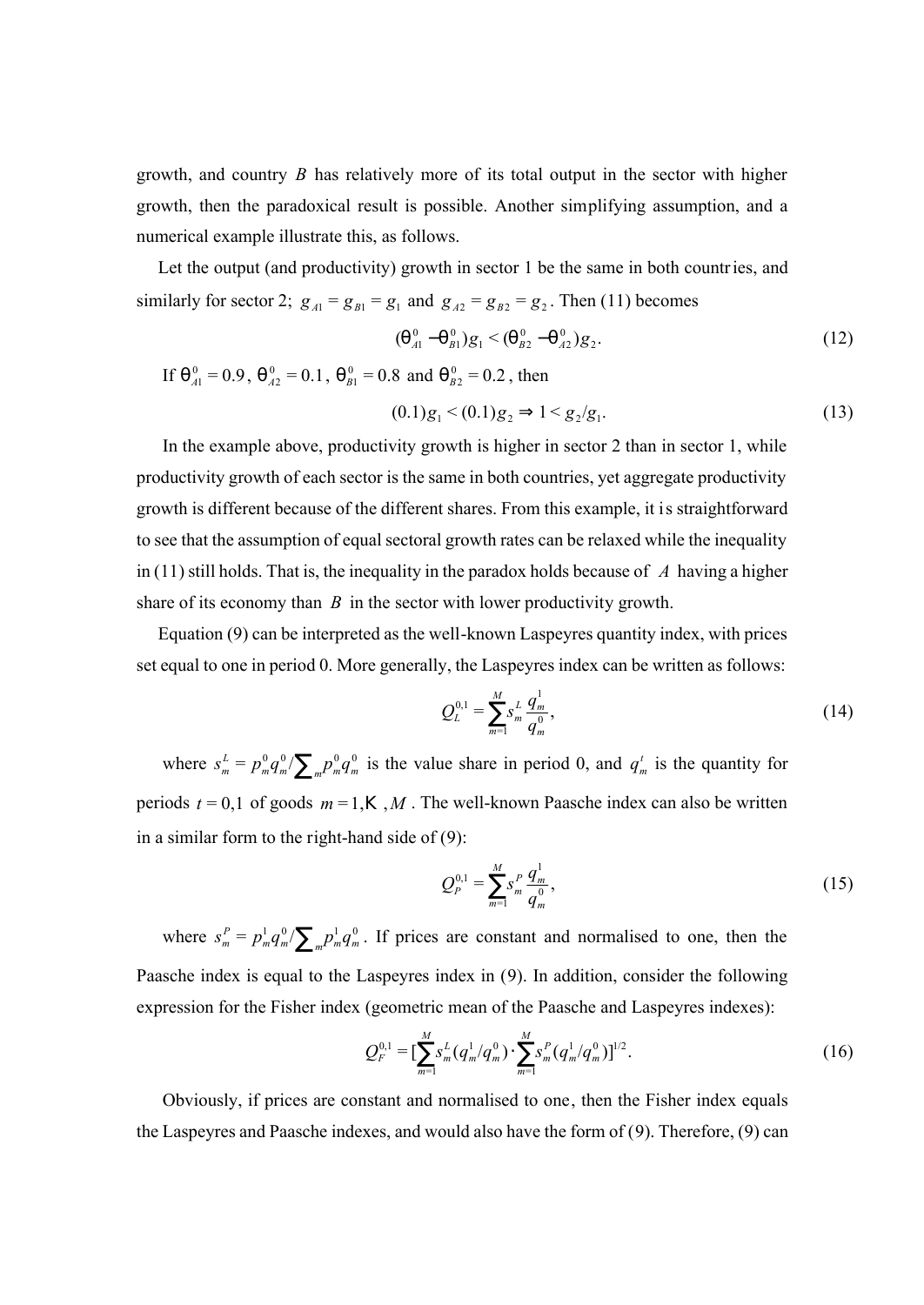also be thought of as a special case of aggregating using a Fisher index. Suppressing prices in aggregation as in (9) merely simplifies the illustration of the paradox, without affecting the generality of the observation. It should be obvious from (16) that as long as different countries have different weights (shares) for the sectors, then the paradoxical results are possible. What matters is the relative weight that the sector with lower growth gets in each country.

The extreme case noted in the paradox above (where the inequality is reversed in the aggregate case), does not have to occur for the above observations to be relevant. For example, a country may have much higher productivity growth than another in all sectors, yet in aggregate have only marginally higher productivity growth, for the reasons already noted.

What if input growth is not held constant across sectors and countries? It is unclear how to aggregate in this case. One approach is to use output shares to weight productivity growth rates. Input shares could similarly be used as weights, which is more natural as can be seen by a simple rearrangement of the resulting productivity measure.<sup>20</sup> However, as we can write an equation like (9) for inputs as well, we could also take a ratio of the output index to the corresponding input index. Hence the choice is somewhat arbitrary.

It is interesting to note that while the above discussion has been in terms of productivity, what has been shown through suppressing the role of inputs is that a country can have higher output growth in every industry yet have lower output growth overall. This implies that, for example, real Gross Domestic Product (GDP) growth rates are not really directly comparable across countries as each country has different shares that are used in the construction of the GDP index. This has nothing to do with the lack of ``chaining" (updating the base) or the use of, e.g. the Laspeyres index rather than the Fisher index, only the use of different weights in different countries. Thus, even if two countries being compared used chained Fisher indexes in the construction of the GDP index (as the U.S.

<u>.</u>

 $^{20}$ In this case we start with the definition of productivity level in each sector as output divided by input. Some simple algebra leads to the conclusion that the natural way to aggregate then is to sum each of the productivity level using real input shares, then to take the ratio of the different period productivity aggregates to get productivity growth. However, the approach of Färe and Zelenyuk (2003) and Zelenyuk (2003) naturally leads to the use of output shares in aggregation.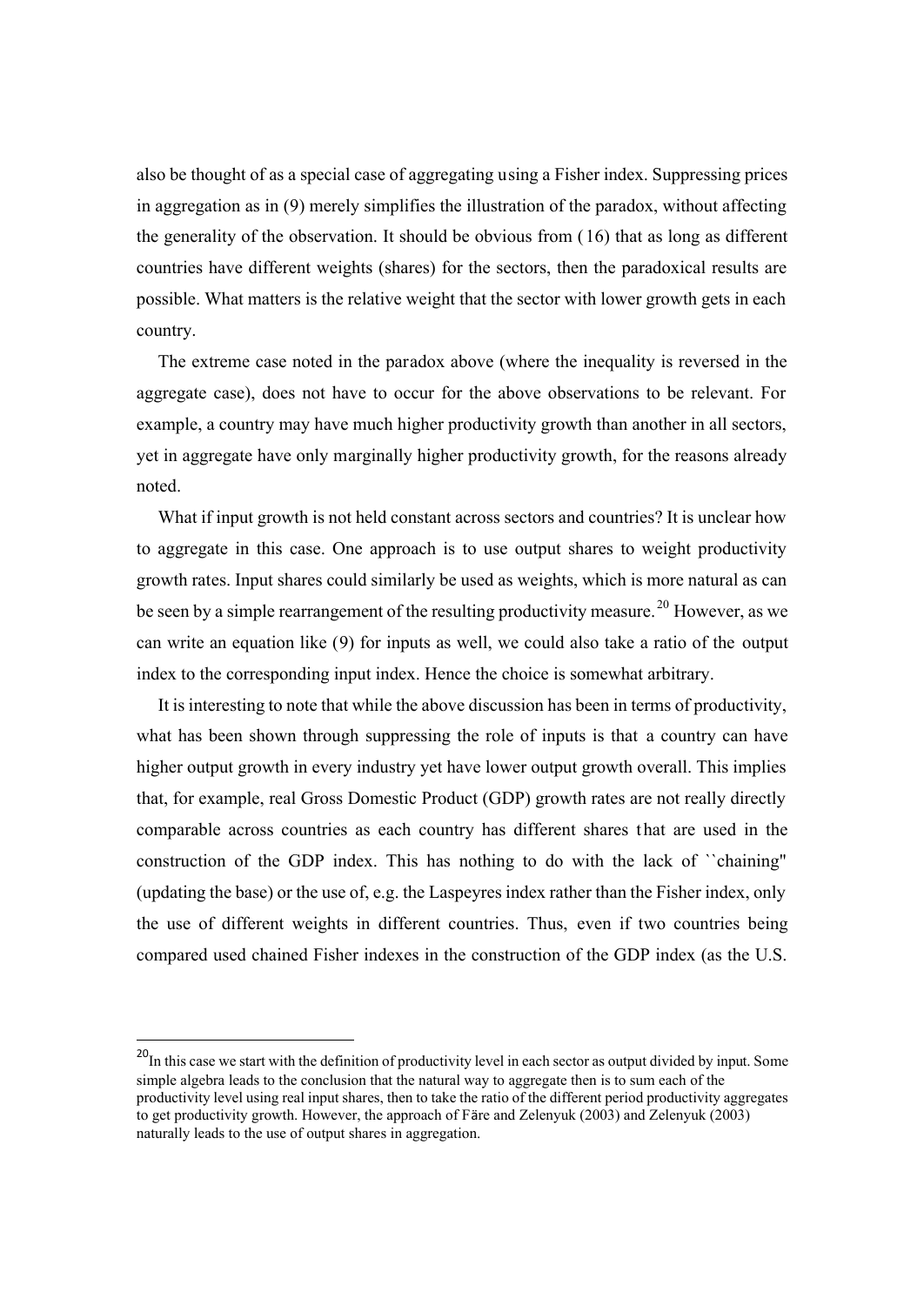has since 1995), the problem would still exist.  $2<sup>1</sup>$ 

# **6. Conclusion**

1

International efforts on productivity measurement have made a lot of progress over the last couple of decades. This makes it easier for developing countries to follow the lead of industrialised countries and international agencies in producing their own productivity statistics to inform policy. However, it is clear that many measurement problems remain, and that it is not a costless exercise to produce good productivity statistics.

A key problem faced by most countries, besides the lack of funding, is the lack of human capital with expertise in the field of measurement economics. This has been somewhat mitigated by initiatives such as the OECD Productivity Manual (2001) and the EU KLEMS project, by providing a consistent productivity measurement framework, lowering both the financial and human capital costs in producing productivity statistics.

Realistically, many countries are still a long way from being able to produce detailed productivity statistics that are anything more than very simple partial measures. Perhaps there are many more priorities for the use of scarce resources than producing productivity statistics. However, statistics inform policy, and the use (or misuse) of inappropriate statistics can be damaging to economic growth.

On a more positive note, it is clear that there is a commitment in many countries to continue to develop productivity databases at more disaggregated levels, and to address some of the outstanding problems in productivity measurement.

 $^{21}$  It is worth laboring this point a little, as there seems to be a somewhat popular view that the use by the U.S. of a chained Fisher index to construct real GDP has solved all manner of aggregation and international comparison issues. Different countries will have different shares, and hence paradoxical results such as those illustrated above are possible. Chaining cannot help. Equation (16) has only two periods, whereas chaining can only be done when there are more than two periods, and always involves the direct comparison of two periods as in (16). Kohli (2003) highlights some other problems with the measurement of GDP, and international comparisons, that cannot be solved by the use of chaining and the use of the Fisher index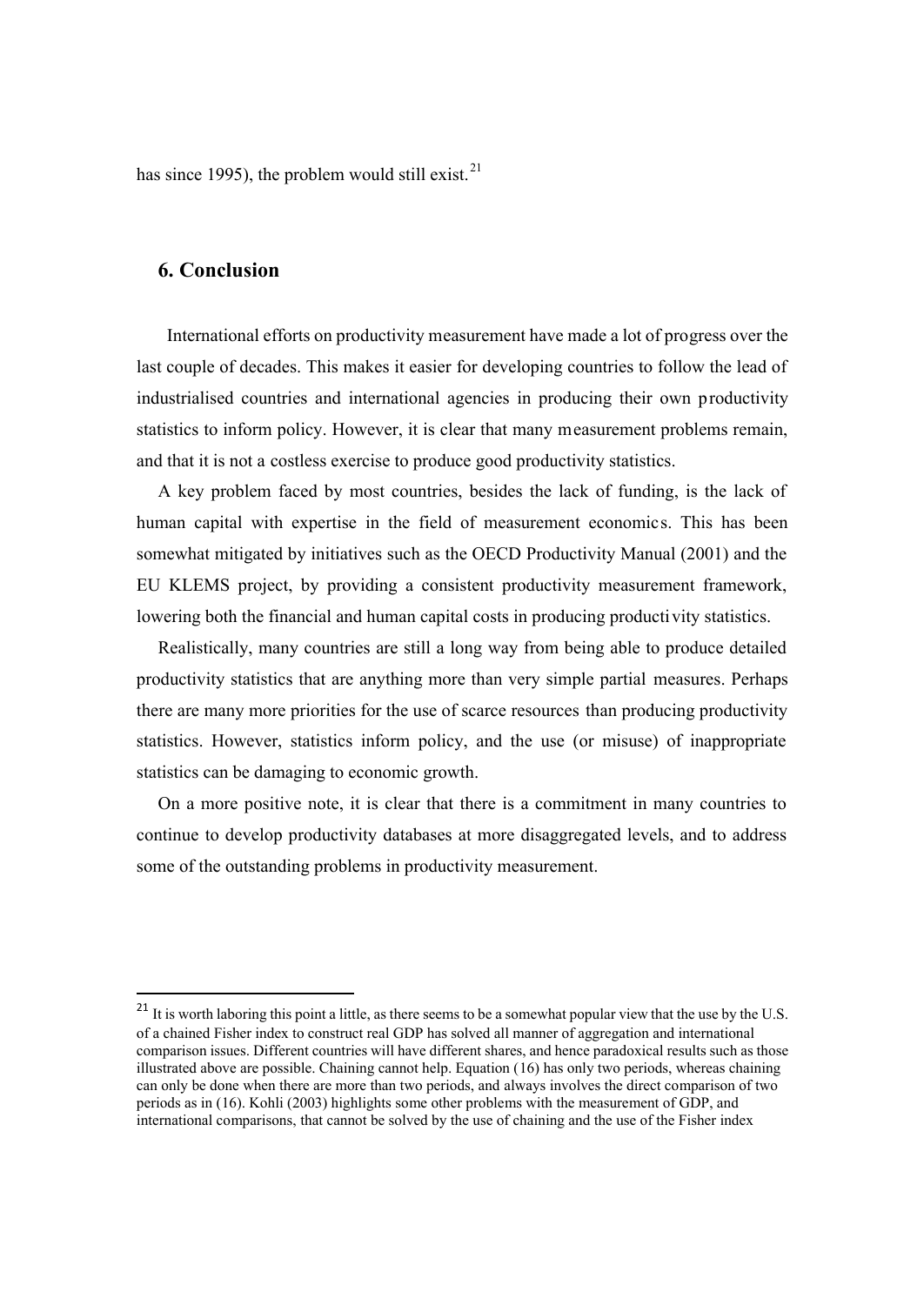# **References**

- Australian Bureau of Statistics (2000), ``Australian National Accounts: Concepts, Sources and Methods," (Cat. no. 5216.0).
- Australian Bureau of Statistics, ``Australian National Accounts: National Income, Expenditure and Product," (Cat. no. 5206.0)
- Australian Bureau of Statistics (2005), ``Quality Adjusted Labour Inputs," Research Paper (1351.0.55.010).
- Australian Bureau of Statistics (2007), ``Experimental Estimates of Industry Multifactor Productivity," Information Paper (5260.0.55.001).
- Ahmad, N., F. Lequiller, P. Marianna, D. Pilat, P. Schreyer, A. Wölfl (2003), ``Comparing Growth in GDP and Labour Productivity: Measurement issues," *OECD Statistics Brief*, December , No. 7, Paris: Organisation for Economic Co-operation and Development.
- Aizcorbe, A., C. Corrado and M. Doms, `` Constructing Price and Quantity Indexes for High Technology Goods," paper presented at the CRIW workshop on Price Measurement.
- Baily, M.N. and R.J. Gordon (1988), "The Productivity Slowdown, Measurement Issues, and the Explosion of Computer Power'', *Brookings Papers on Economic Activity* 1988:2, 347-420.
- Bover, O. and M. Izquierdo (2003), ``Quality-Adjusted Prices: Hedonic Methods and Implications for National Accounts," *Investigaciones Económicas* XXVII (2), 199-238.
- Bureau of Labor Statistics (1983), ``Trends in Multifactor Productivity, 1948--1981," Bulletin 2178, September.
- Bosworth, B. and J.E. Triplett (2007), 'The Early 21st Century U.S. Productivity Expansion is Still in Services," *International Productivity Monitor* 14, 3--19.
- Court, A.T. (1939), ``Hedonic Price Indexes with Automotive Examples," in *The Dynamics of Automobile Demand*, New York: General Motors Corporation, 99-117.
- Diewert, W.E. (1992), ``Fisher Ideal Output, Input and Productivity Indexes Revisited'', *Journal of Productivity Analysis* 3, 211-248.
- Diewert, W.E. (2005), ``Productivity Perspectives in Australia: Conclusions and Future Directions," Department of Economics, University of British Columbia Discussion Paper No. 05-05.
- Diewert, W.E. and K.J. Fox (1998), "Can Measurement Error Explain the Productivity Paradox?" *Canadian Journal of Economics* 32, 251--280.
- Diewert, W.E. and K.J. Fox (2001), "The Productivity Paradox and Mismeasurement of Economic Activity," in K. Okina and T. Inoue (eds.), *Monetary Policy in a World of Knowledge-based Growth, Quality Change, and Uncertain Measurement*, Palgrave.
- Diewert, W.E. and K.J. Fox (2005), 'The New Economy and an Old Problem: Net versus Gross Output," UNSW Centre for Applied Economic Research Working Paper 2005/02.
- Diewert, W.E. and D. Lawrence (2005), "Australia's Productivity Growth and the Role of Information and Communications Technology: 1960-2004," report prepared for the Department of Communications, Information Technology, and the Arts.

formula.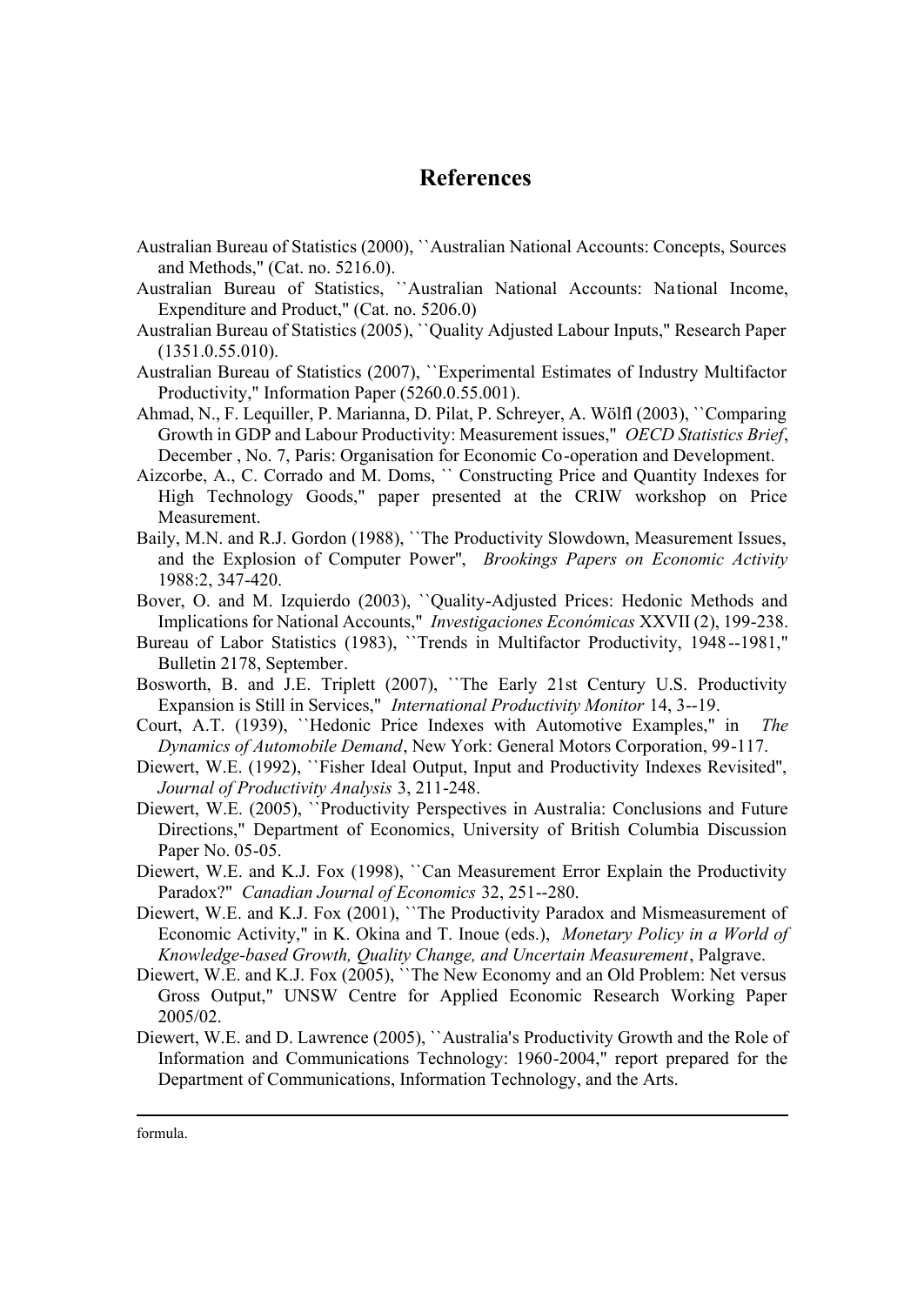- Färe, R. and V. Zelenyuk (2003), ``On Aggregate Farrell Efficiency Scores," *European Journal of Operational Research* 146, 615--620.
- Fisher, I. (1922), *The Making of Index Numbers*, Boston, MA: Houghton-Mifflin.
- Fox, K.J. (1996), ``Specification of Functional Form and the Estimation of Technical Progress," *Applied Economics* 28, 947--956.
- Fox, K.J. (2005), ``Problems with (Dis)Aggregating Productivity, and Another Productivity Paradox," unpublished manuscript, School of Economics, UNSW.
- Fox, K.J. and T.V. Nguyen (2007), ``Returns to Scale and Economic Growth: History, Theory and Econometric Evidence," unpublished manuscript, School of Economics, UNSW.
- Griliches, Z. (1961), ``Hedonic Price Indexes for Automobiles: An Econometric Analysis of Quality Change," in *The Price Statistics of the Federal Government*, General Series 73, New York: National Bureau of Economic Research.
- Griliches, Z. (1985), ``Data and Econometricians---The Uneasy Alliance," *American Economic Review* 75, Papers and Proceedings, 196--200.
- Griliches, Z. (1994), ``Productivity, R&D, and the Data Constraint," *American Economic Review* 84, 1--23.
- Gordon, R.J. (2000), Comments on Jorgenson and Stiroh (2000), *Brookings Papers on Economic Activity* 1, 212--222.
- Hall, R. and D.W. Jorgenson (1967), ``Tax Policy and Investment Behavior," *American Economic Review* 57, no. 3.
- Jorgenson, D.W. and K.J. Stiroh (2000), ``Raising the Speed Limit: U.S. Economic Growth in the Information Age," *Brookings Papers on Economic Activity* 1, 125--235, with comments and discussion.
- Kohli, U. (2003), ``Real GDP, Real Domestic Income, and Terms-of-trade Changes," *Journal of International Economics* 62, 83---106.
- Landefeld, S.J. and B.T. Grimm (2000), "A Note on the Impact of Hedonics and Computers on Real GDP," *Survey of Current Business*, 17--22.
- Laspeyres, E. (1871), ``Die Berechnung einer mittleren Waarenpreissteigerung," *Jahrbucher für Nationalökonomie und Statistik* 16, 296--314.
- Linz, S., T. Behermann and U. Becker (2004), ``Hedonic Price Measurements for IT Products," Federal Statistical Office of Germany, V A Prices, August.
- Malkiel, B.G. (1979), ``Productivity--the Problem Behind the Headlines'', *Harvard Business Review* 57:3, 81-91.
- McConnell, C.R. (1979), ``Why is U.S. Productivity Slowing Down?'', *Harvard Business Review* 57:2, 36-60.
- Moulton, B.R. (2001), "The Expanding Role of Hedonic Methods in the Official Statistics of the United States," paper presented at the November 30, 2001, meeting of the BEA Advisory Committee.
- Nordhaus, W.D. (1982), ``Economic Policy in the Face of Declining Productivity Growth'', *European Economic Review* 18, 131-157.
- Nordhaus, W. (2000), Discussion of Jorgenson and Stiroh (2000), *Brookings Papers on Economic Activity* 1, 227--229.
- Nutter, G.W. (1957), ``On Measuring Economic Growth," *Journal of Political Economy* 65, 51--63.
- Organisation for Economic Cooperation and Development (2001), *Productivity Manual*,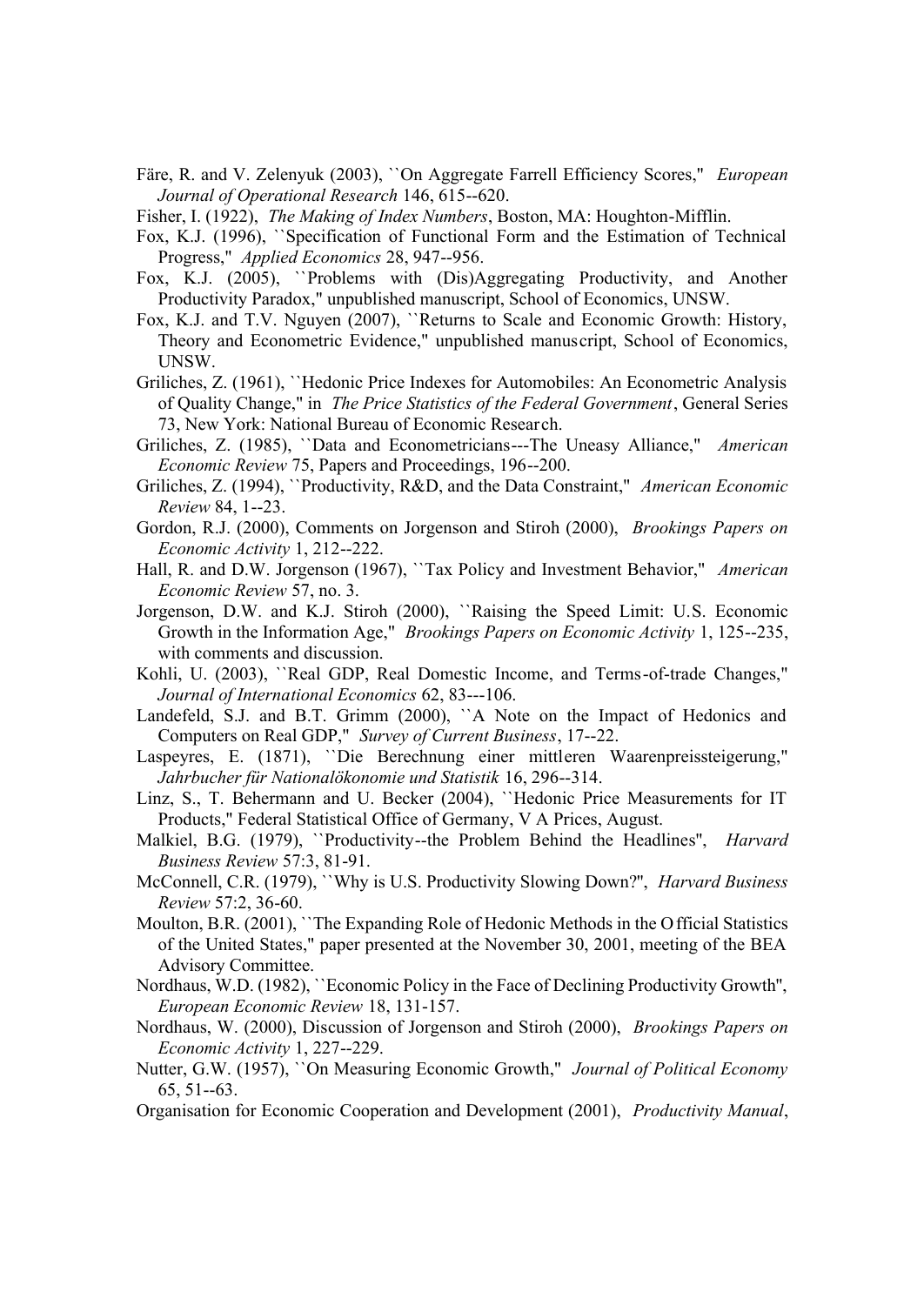Paris: OECD.

Paasche, H. (1874), ``Über die Preisentwickling der letzten Jahre nach den Hamburger Borsennotirungen," *Jahrb|"ucher für Nationalökonomie und Statistik* 12, 168--178.

- Pakko, M.R. (2002), ''The High-Tech Investment Boom and Economic Growth in the 1990s: Accounting for Quality," Federal Reserve Bank of St. Louis Review March/April, 3--18.
- Porter, M. E. (1990), *The Competitive Advantage of Nations*, New York: Free Press.
- Porter, M. E., and C. van der Linde (1995), "Toward a New Conception of the Environment-Competitiveness Relationship," *Journal of Economic Perspectives* 9, no. 4.
- Scheuer, M. (2001), ``Measurement and Statistical Issues Related to the ``New Economy" with IT Equipment and Software in Germany and the United States as a Case in Point," preliminary draft, Economics Department, Deutsche Bundesbank.
- Schreyer, P. (2002), ''Computer Price Indices and International Growth and Productivity Comparisons," *Review of Income and Wealth* 48, 15-31.
- Silver, M. (2004), ``Quality Change and Hedonics," pp. 525-552 in *Producer Price Index Manual: Theory and Practice*, P. Armknecht (ed.), Washington D.C.: International Monetary Fund.
- Statistics Canada (2001), ``Productivity Growth in Canada," Catalogue no. 15-204-XIE.
- Törnqvist, L. (1936), ``The Bank of Finland's Consumption Price Index," *Bank of Finland Monthly Bulletin*, vol. 10, 1--8.
- Triplett, J.E. (1997), ``Measuring Consumption: The Post-1973 Slowdown and the Research Issues'', *Federal Reserve Bank of St. Louis Review*, May-June, Vol. 79, No. 3, 9-43.
- Triplett, J. (2004), *Handbook on Quality Adjustment of Price Indexes for Information and Communication Technology Products*, Paris: OECD.
- van Ark, B. (2000), ``The Renewal of the Old Economy: Europe in an Internationally Comparative Perspective," University of Groningen.
- Wyckoff, A.W. (1995), ``The Impact of Computer Prices on International Comparisons of Labour Productivity," *Economic Innovation and New Technology* 3, 277--293.
- Zelenyuk, V. (2003), ``On Aggregation of Malmquist Productivity Indexes," unpublished manuscript.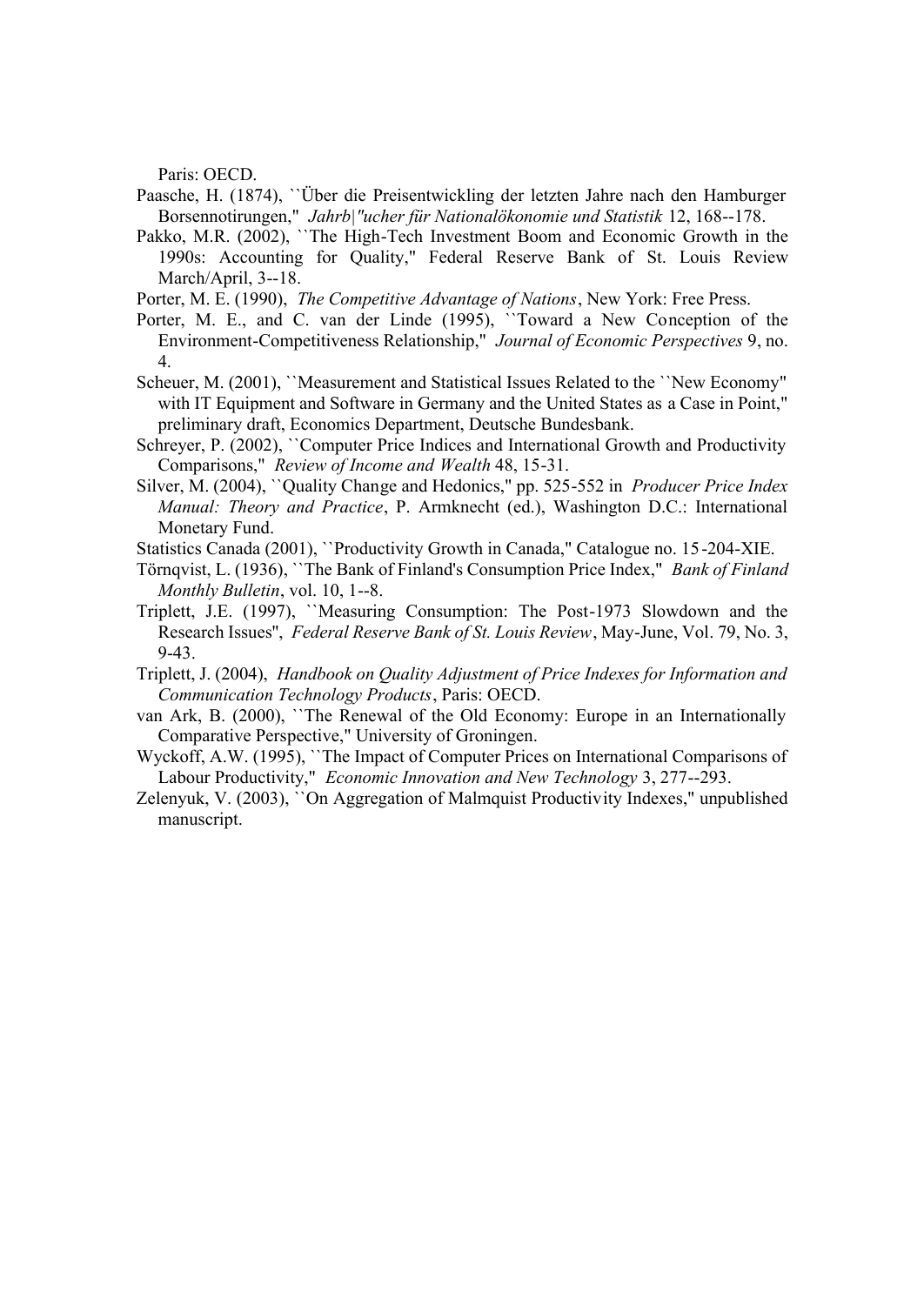Figure 1: Productivity Growth, ABS Data